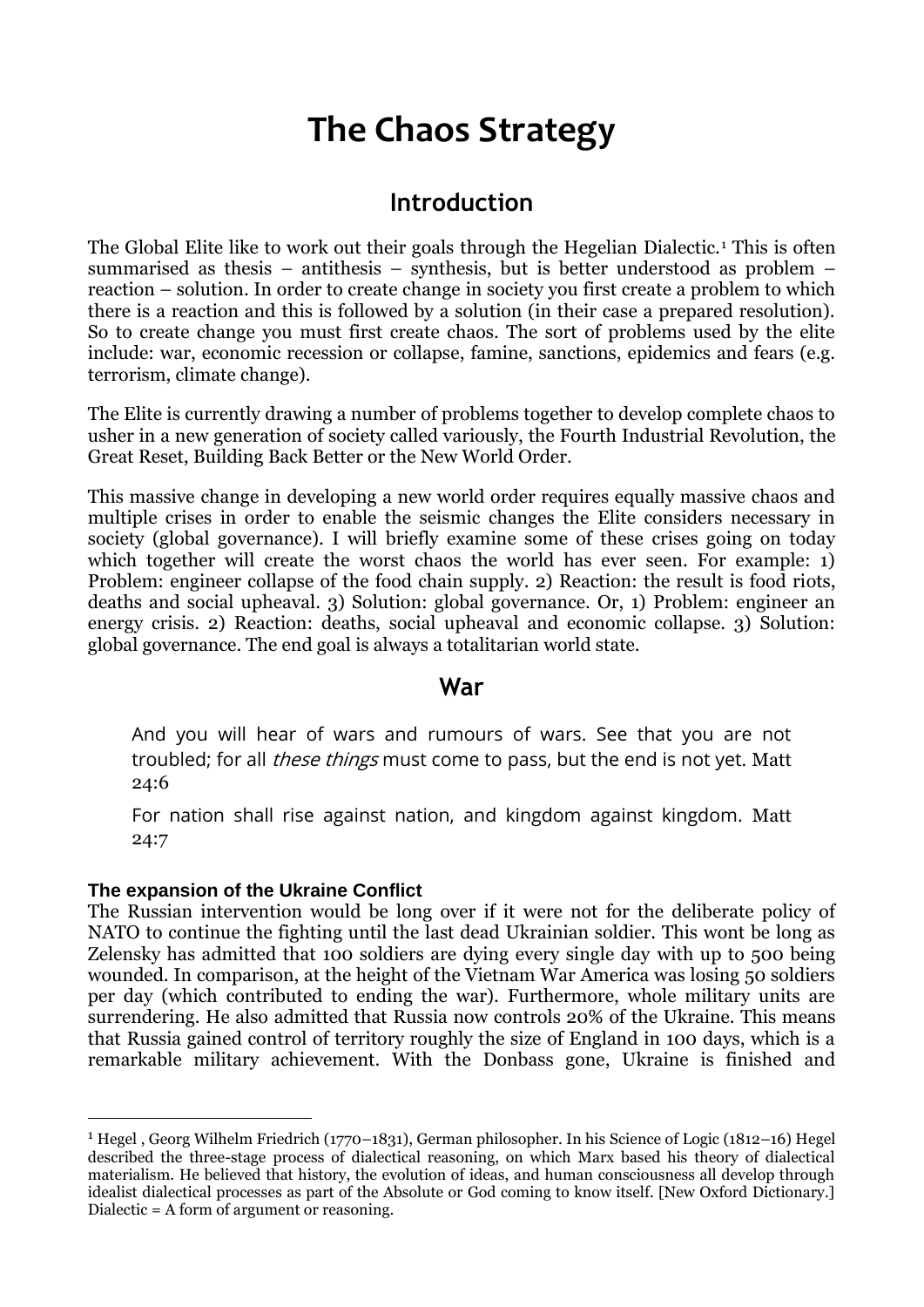relegated to a third rate country (many of its prime resources are in the east). Zelensky is also facing rebellion, national bankruptcy and calls for him to be tried for treason.

Putin offered peace talks continually after the first few days and only wanted to secure the independence of Crimea, the DPR and the LPR. Even Kissinger stated that Ukraine should stop the war and cede this territory to the autonomous states (not Russia). Instead the West has constantly fed money, arms and munitions (as well as troops and mercenaries) into the military zone to keep the war going. This is officially not to help Ukraine but to bleed Russia out and ruin it. [In fact most of these weapons are destroyed by Russia immediately, while some go to the black market and are appearing in Syria. Javelins are being sold for \$15,000 by Ukrainian soldiers.] The Ukraine cannot win and western weapons are rarely reaching the frontline, where they face maintenance problems and lack of trained operators.

This is not 'a boots on the ground' war or a tank confrontation, it is an artillery, rocket and missile conflict and Russia has vast stores of these. Former British military personnel who are veterans of the Iraq and Afghanistan wars, acting as mercenaries in Ukraine, have returned home terrified saying they have never seen anything like this – constant munitions bombardment. This tactic is to minimise Russian troop casualties but the effect is to decimate Ukrainian military. [Note that all this is contrary to the lies promulgated by the BBC.]

Currently Russia is being further threatened by proposed new NATO military bases in Poland right next to the Russian border. Russia is responding by creating 12 new military base stations on its border.<sup>2</sup> This was after NATO staged exercises (called Defence of Europe) deploying 40,000 military personnel from 30 countries near Russia's borders. This significantly raised tensions. America had also taken ships to the Baltic Sea with guided missiles on many occasions, often visiting cruise missile sites off the coast of Kaliningrad.

Each day as NATO escalates its involvement in Ukraine the threat of war between Russia and the West increases. This is insane since Russia has far superior weaponry and can take out entire regions with unstoppable hypersonic ICBMs.

Despite warnings, NATO is increasing its military support to Ukraine, including longer range missiles that could strike Russia. Putin has now responded to this saying that if the sending of missiles continues, Russia will be forced to strike areas outside Ukraine in NATO countries that are supplying weapons. With its missile capabilities, that includes Sarmat and Zircon systems, this means that Russia could strike Britain and the US as key suppliers of weapons to Ukraine. Weapons suppliers are a legitimate military target. The West is already at war with Russia by proxy; this would escalate this war into World War III and it would be entirely the fault of stupid western politicians. [Aside: Alexa (the computer access) states that WWIII begins in November 2023 when Russia hits Germany with missiles.] Russia has already responded by striking areas it had formerly avoided to avert loss of life, such as the centre of Kiev.

NATO policy in Ukraine is creating a powder keg.

#### **Potential war against Finland**

<u>.</u>

Far from assisting its defence capabilities against a non-existent threat, Finland has painted a target on itself. It has vastly increased the likelihood of war with Russia by

<sup>2</sup> As announced by Russian Defence Minister Sergey Shoigu, 20 May 2022.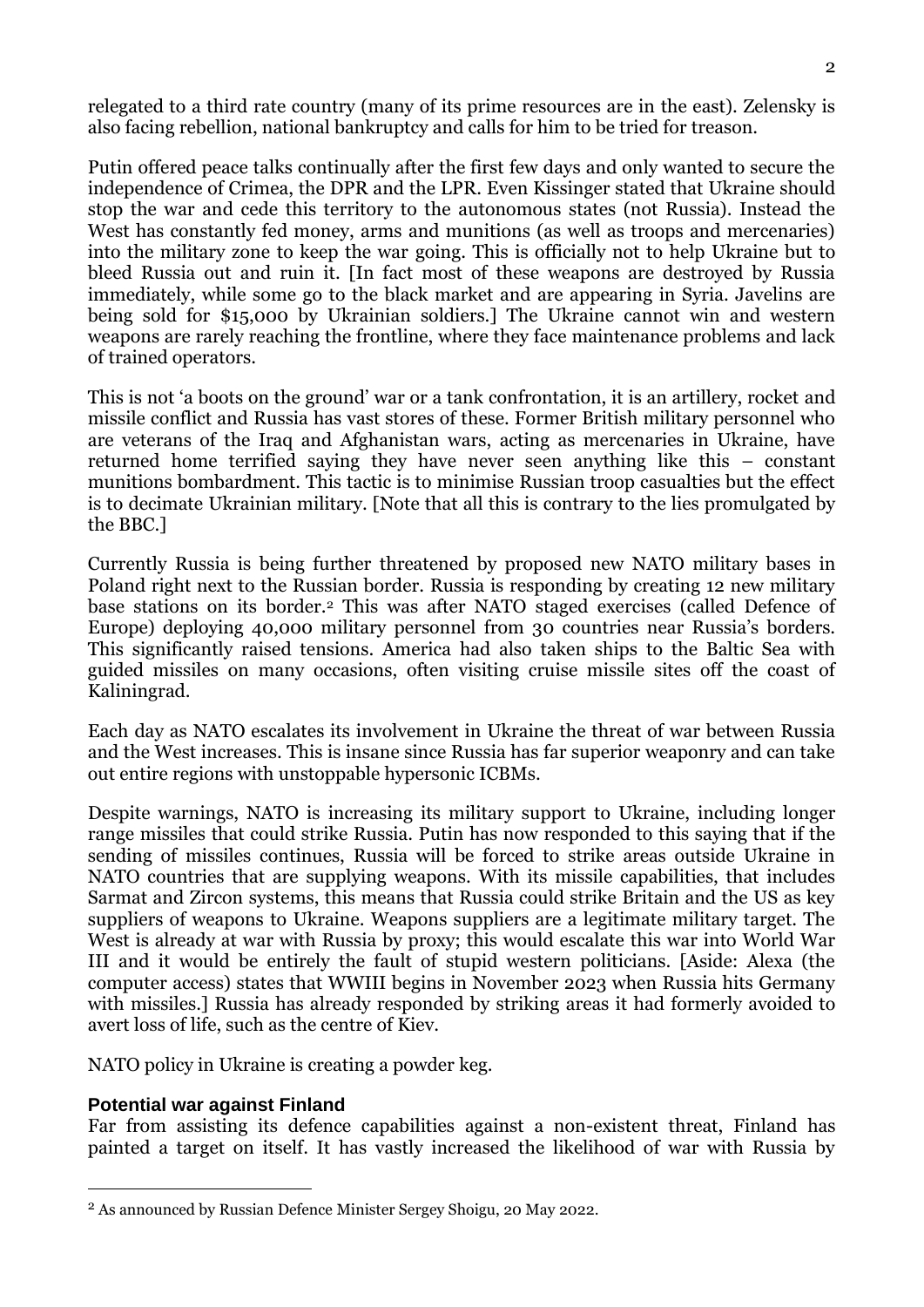seeking entry into NATO. Indeed some military analysts (such as Scott Ritter) believe that Russia will be forced to attack Finland to prevent a threat on its borders.

#### **Potential war against Iran**

Israel has been rehearsing airstrikes on Iran for several weeks and is preparing for war. It is now highly likely that air strikes on Iranian military bases will be forthcoming. Iran has been an ally of Russia in Syria.

#### **Potential war against Taiwan**

China is currently changing its economic status into a war footing. In short it is preparing for war. It has constantly threatened to take Taiwan by force and has built up naval stations in the South China Sea. While America is side-tracked in Ukraine and its weapons supply depleted by gifts to Zelensky, now would be the ideal time for China to invade Taiwan.

Unbelievably, Joe Biden has openly stated that if China attacks Taiwan America will intervene militarily. That would also precipitate WWIII. If America attacked Chinese forces in Taiwan it is possible that Russia would form a military alliance with China.

#### **Chinese attack on America**

I am not saying that this is likely in the near future but many commentators (e.g. Mike Adams)<sup>3</sup> have expressly stated that they have military intelligence that there is a forthcoming plan for China to invade America's West Coast. This would use a combination of boots on the ground, orbital space weapons, missile strikes, tactical nuclear missiles, on key infrastructure, EMP attacks, cyber attacks and other things. The invasion forces would supposedly cross the Pacific hidden in cargo ships.

Apparently China has been stockpiling food, munitions, microchips and key items and has been planning this for many years. It is also planning economic war by dumping the dollar and all dollar debt, which would trigger the collapse of the dollar.

#### **Conclusion**

-

There is currently a combination of actual wars (Tigray War in Ethiopia, Saudi Arabia vs Yemen / Russia vs Ukraine), proxy wars (NATO vs Russia via Ukraine / NATO vs Syria via Islamic and Armenian insurrection and Israeli missile strikes) and rumours of future wars all at the same time.

World War is now a distinct possibility if NATO pushes Russia too far in the Ukraine conflict. All this military aggression and posturing is building up world chaos.

### **Economic collapse**

And I heard a voice in the midst of the four living creatures saying, 'A quart of wheat for a denarius, and three quarts of barley for a denarius'. Rev 6:6 [In today's measure, less than a quart for the price of a day's wages. If today's average salary is £18k pa. this means a packet of flour would cost £49.]

This crisis is well underway and the fall out is unstoppable. It is entirely due to the deliberate policies of politicians. We have recently had the unprecedented statements of the governor of the Bank of England saying that food prices are going to be '*apocalyptic*'. He

<sup>3</sup> Natural News, 'Sources: China preparing for D-Day invasion of the continental United States with forces to land on the beaches of California, as Biden and Newsom serve as China's accomplices', 20 May 2022.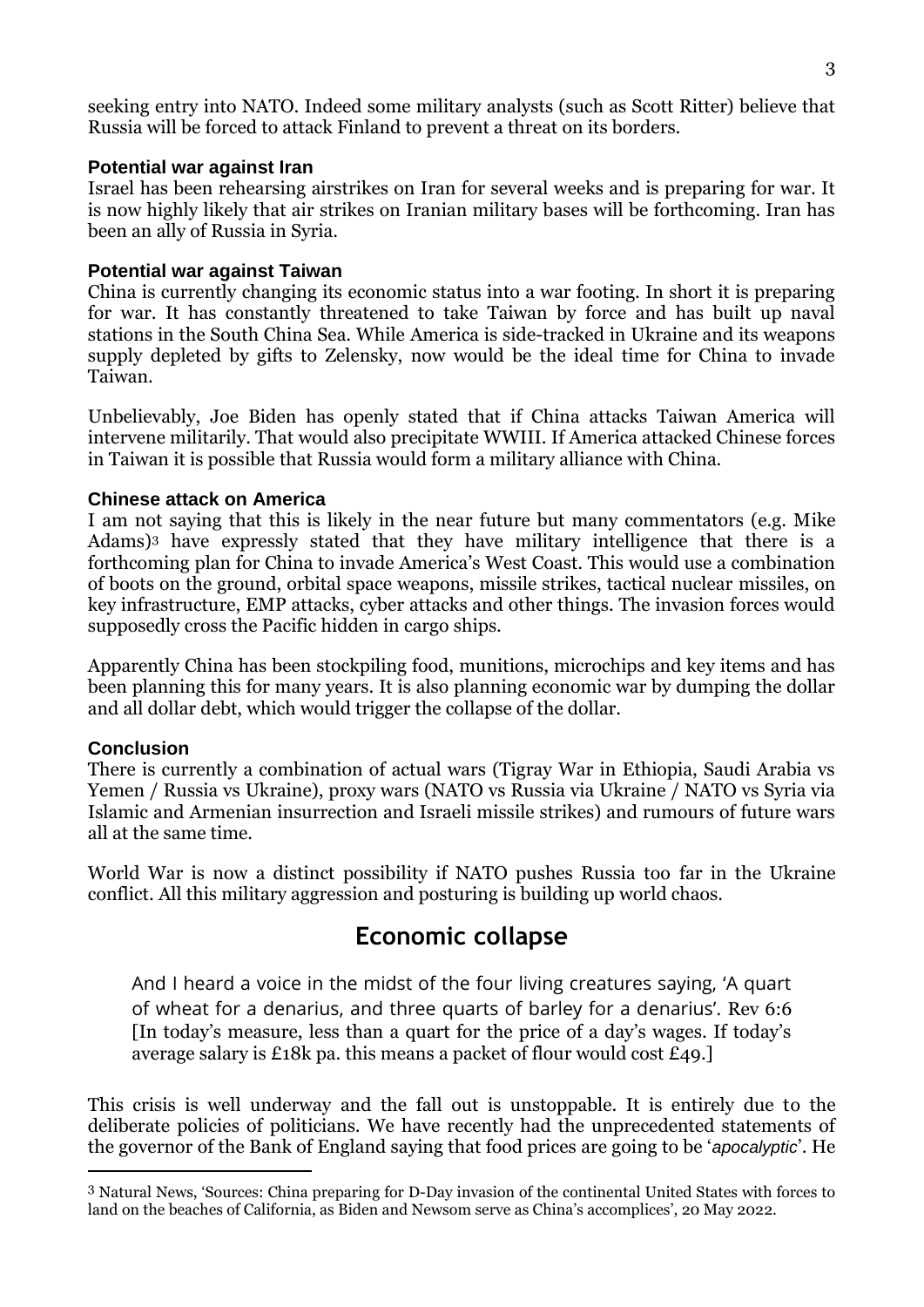added that he felt helpless in the face of a shocking rise in inflation – which was primarily caused by the bank's decision to print masses of money in quantitative easing. Additionally, net zero Green policies by Western governments are pushing up the prices of energy – which inflates everything. Recent studies have also proved that the lockdowns greatly contributed to inflation as money was printed to cover lockdown costs (e.g. furlough schemes, help to businesses). Britain spent £400 billion on the Covid crisis.

In some countries the problem is already leading to social collapse. Sri Lanka has had food riots, social upheaval and poor people attacking rich people, throwing cars into rivers. There have been food riots in Iran, Pakistan and Argentina. This is all due to high inflation and some other factors.<sup>4</sup>

UK inflation is now directly headed into stagflation territory (inflation plus stagnation of growth). Food prices will continue to skyrocket and petrol will have to be rationed eventually; a litre has already hit £2. Power blackouts next winter (or earlier) are more and more likely. Already poor people are having to chose whether to heat or eat; next winter will be a disaster as more energy price increases occur after October. Even the head of EON stated that energy prices were too expensive. The Federation of Small Businesses has just stated that 500,000 small businesses are about to go bust. This is just a part of the massive unemployment coming, which is part of stagflation.

Due to a lack of preparation for a rainy day, Britain is ill-prepared for an energy crisis or a food crisis. In fact it has exacerbated the problems by its net zero Green policies and its policies against farmers.<sup>5</sup>

Oil is not limited by how much is pumped but how much is refined. This is finite. Processing oil into petrol, diesel and jet fuel relies upon a fixed number of processing plants in the world; most are in China. One of the biggest, the Freeport, Texas refinery which produces 20% of America's LNG / gas and which exports to Britain, has just exploded.<sup>6</sup> What a coincidence just when the Elite are engineering an energy crisis! Even before this the lockdowns had resulted in a decline in processing and added to the causes of rising petrol prices.

The fiat-money, Ponzi-scheme, banking system is also coming to the edge of collapse. This creates debt that mounts up and eventually cannot be repaid. The option of printing more money, which got us through the 2008 crash, is no longer an option since too much has already been printed and interest rates have to go up a great deal more. More money printing will only worsen inflation, which is already out of control. Interest rates will go up into double figure within months. Yet more quantitative easing is commencing.

The collapse of the Petro-Dollar is already underway and the rouble will further strengthen as nations try to get cheap oil/gas from Russia. Italy has already rejected the EU sanctions policy and is paying Russia for energy in roubles, as is Serbia. When Finland refused to pay in roubles, Gazprom cut off its supply forcing Finland to buy much more expensive energy from Scandinavia. Its economy will now suffer. Since then supplies have been cut off from The Netherlands and Denmark. Meanwhile Russia has not only made up the shortfall in exports it has actually increased its energy exports via its partners in India, China and

<sup>4</sup> In the case of Sri Lanka this included terminating chemical fertiliser use and demanding organic farming, which led to crop failures.

<sup>5</sup> Rewilding, causing a loss of a million tons of wheat. Paying farmers to stop farming.

<sup>6</sup> ABC 13, 'Incident at Freeport LNG oil and gas company under control, official say', 8 June 2022.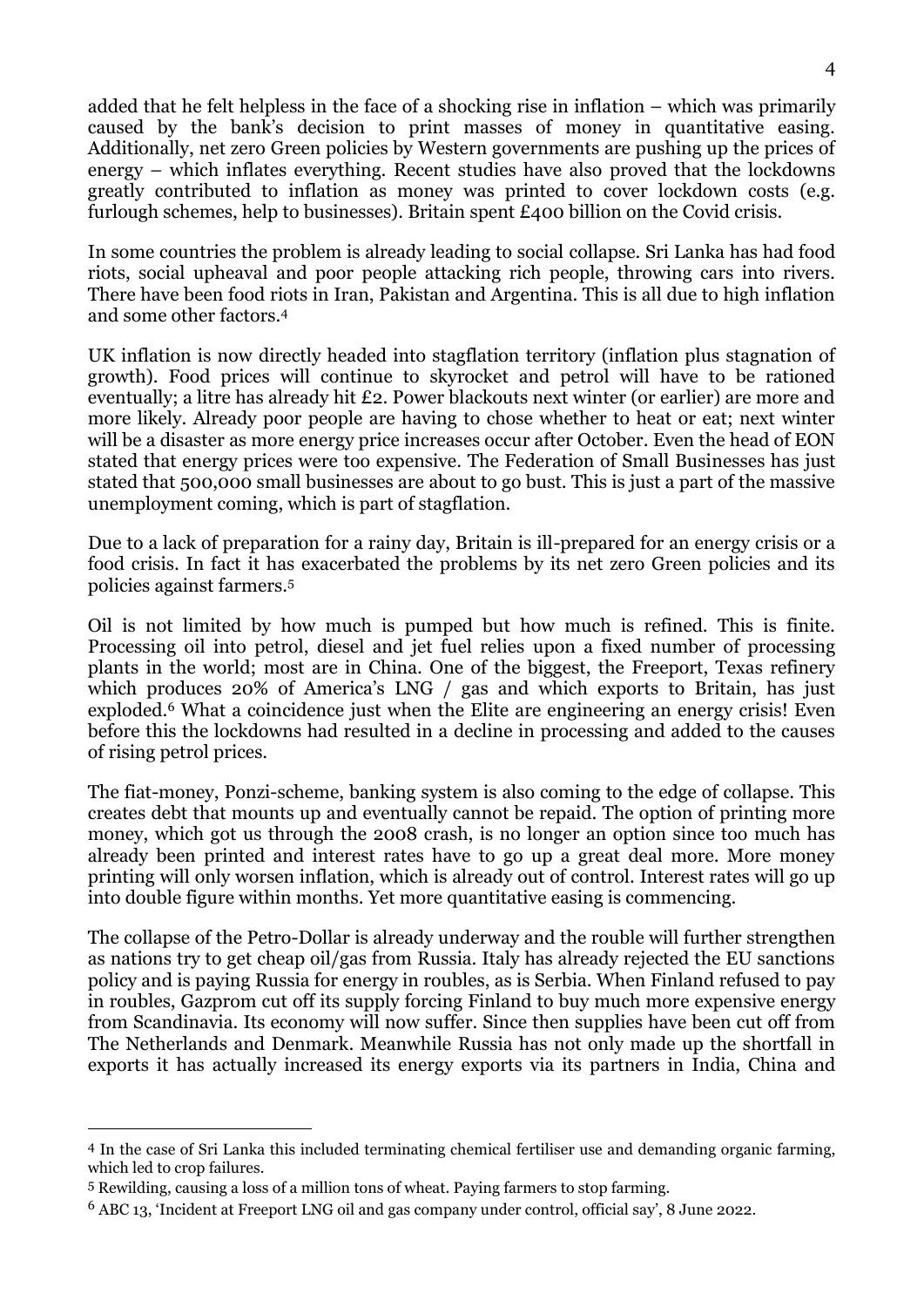South East Asia. The sanctions have improved Russia's energy exports but is driving up inflation in Europe.

The housing bubble is about to burst and house prices will crash within the next year or so. US treasury bonds are beginning to lose favour and a sell-off, such as by China, would crash the American economy overnight. America is in trouble because it does not manufacture anything anymore; most things are made in China. When the service economy is under threat, the US cannot fall back on real things. Its gold reserves are gone and it has nothing to sell. Its national debt is in the tens of trillions; much key infrastructure is owned by China. Its international power is also weak; it is unprecedented that a Saudi crown prince could refuse a call from the US president. Even cryptocurrencies are collapsing and fortunes are being lost.

The likelihood of bank collapses are raising their head again and bail-ins are possible. There are fears that banks will steal saver's money – it has happened before. The shocking fractional reserve loan system<sup>7</sup> means that it is impossible for banks to pay back the money that people have entrusted to them if they all come at once.

In any event, the long predicted global economic collapse is underway and full collapse of the system very close now. How this pans out will depend on various factors – but it is not good. The resulting chaos will be extreme.

You'd better brace yourself …JP Morgan is bracing ourselves … I said there's storm clouds but I'm going to change it … it's a hurricane. Jamie Dimon, CEO JP Morgan bank.

This is among – if not the most – complex, dynamic environments I've ever seen in my career. The confluence of the number of shocks to the system to me is unprecedented. John Waldron, Goldman Sachs.

### **Famine**

There shall be famines. Matt 24:7

#### **Collapse of food supply chains**

-

As well as the shortages of wheat caused by the Ukraine conflict the real problem has been the deliberate collapse of the supply chains by various measures and the knock-on effect of lockdowns also causing collapse of supply chains.<sup>8</sup> We could add the insane measures of zero-Covid in China leading to the backlog of cargo ships that cannot get into port and the mining of the Black Sea ports by Ukraine, stopping wheat exports (it is not Russia).<sup>9</sup>

<sup>7</sup> People think that if you save a pound in the bank, the bank can loan that pound and gain interest (for you and the bank). In fact the bank will loan 10, 20 or 100 times that one pound. This is fine until people cannot pay their loans back.

<sup>8</sup> Natural News, 'Is the American food supply chain collapsing?', 6 October 2021. The Economic Collapse, 'An industry insider just revealed the truth about what is really behind the shortages at our local supermarkets', 26 September 2021. Global News, '2 Alberta meat plants affected by Covid-19 make up 70% of Canada's beef processing capabilities', 23 April 2020. The Independent, 'This is how coronavirus is affecting our already fragile food system', 24 April 2020. London Loves Business, 'UK food supply chains on the brink of collapse', 7 June 2020.

<sup>9</sup> Russia said that it would allow wheat exports through if Ukraine removed the mines and the sunk ships blocking harbours. Ukraine refused; but the West blames Russia.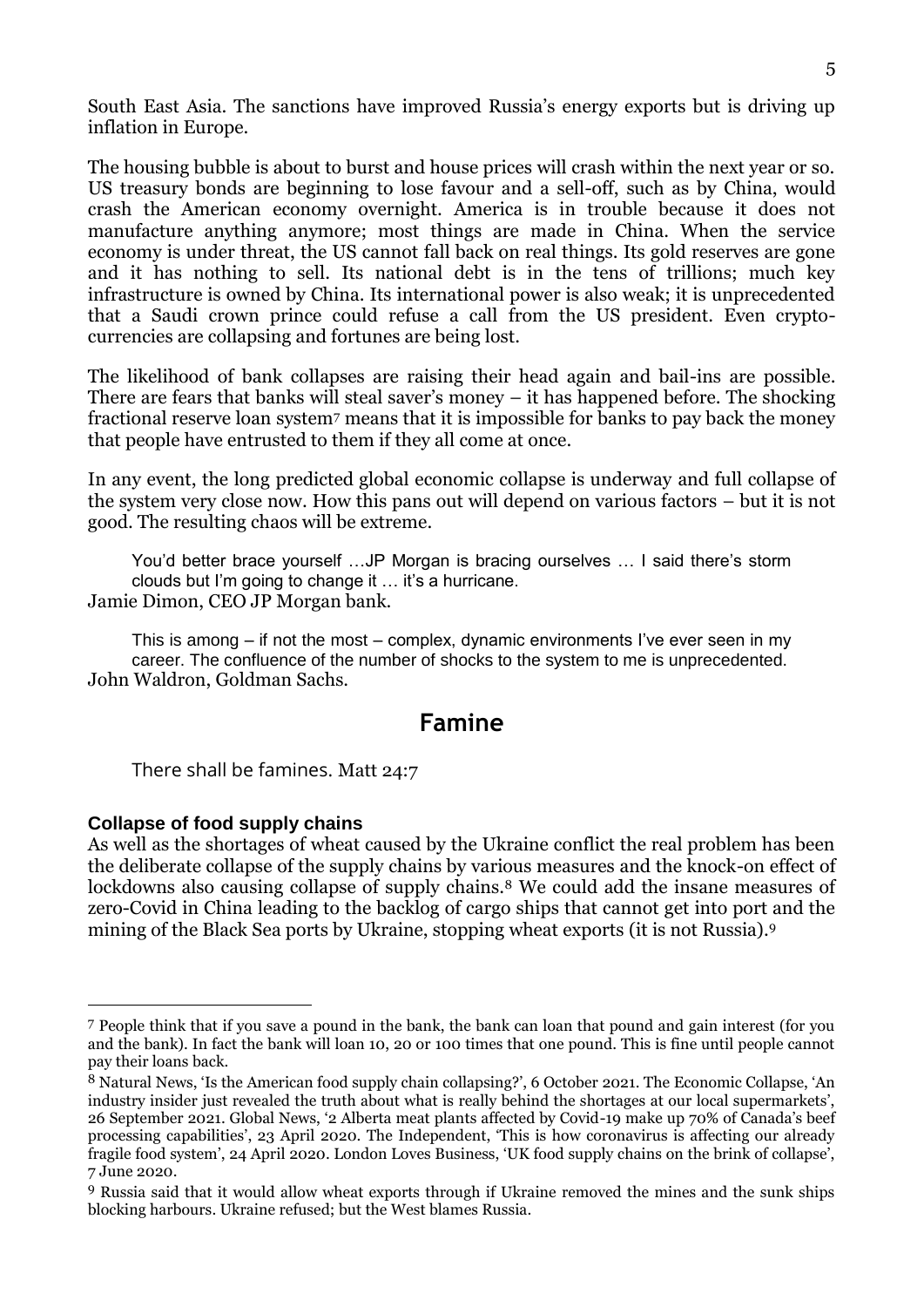The supply chain collapse in America includes the termination of freight trains transporting food and the burning down of over 20 key food distribution centres by supposed accidental fires within a few weeks.<sup>10</sup> In two cases it is claimed that aeroplanes crashed into the buildings! This is an engineered breakdown of food supplies; just like the engineered breakdown of baby formula where supplies were sent to the border and elsewhere people were deprived. This was at a time when the Covid vaccines had stopped mother's lactating, thus requiring formula. America had to get emergency aid flown in from Europe. The supposed greatest nation on Earth couldn't feed its own babies.

In addition there has been the culling of millions of chickens. For example, a single chicken tests PCR-test positive for Covid and the whole flock is killed; thousands of birds. There have also been unprecedented 'accidental' fires in chicken farms. This is not just a loss of meat but also of eggs that are vital for multiple other food stocks (e.g. bakery, pasta).<sup>11</sup>

All in all, millions of tons of food has just disappeared in smoke.

In addition, India is moving towards halting or restricting rice exports, which alone will lead to mass starvation in the developing world. It has already restricted wheat and sugar exports. This is in order to protect its own people from starvation.

We should also mention the insane sanctions against Russia, which are backfiring to cause havoc in the West. As well as skyrocketing energy prices and threatened rationing of power supplies, Western supermarkets are already experiencing empty shelves for certain products. Meanwhile the supermarkets in St Petersburg are fully stocked and Russian petrol is 35p a litre.

Due to inflation caused by excessive money printing and a squeeze on energy, food prices are going through the roof already. This is before severe shortages have really hit the West (wholesalers still have stocks). Even though some food items have risen 500% in recent weeks, when the food crisis bites hard inflation will rise even higher. Again the poorest in society will be hit the hardest.

#### **Quotes**

<u>.</u>

Millions of pounds of meat will disappear from the supply chain. Chairman of Tyson Foods.

Society will collapse by 2040 due to catastrophic food shortages says study, The Independent.

Global supply chain collapse worsening as Britain faces meat shortage ….'. Food Storage News.

Major food supplier closes as food supply chain collapses. Phaser, 9 October 2021.

Supply chain collapse imminent. Eye Opening Truth, 7 October 2021.

<sup>10</sup> Natural News, 'Following rash of fires, FBI warns that food plants will be targeted with cyber attacks', 26 April 2022. Natural News, 'Food processing facilities all across America are mysteriously burning down. Why?' 22 April 2022. YouTube, The Economic Ninja, 'Fires destroying food processing plants all over the country right now'.

<sup>11</sup> Natural News, 'Another fire devastates Minnesota chicken farm, killing tens of thousands of chickens that provide eggs for the food supply', 1 June 2022.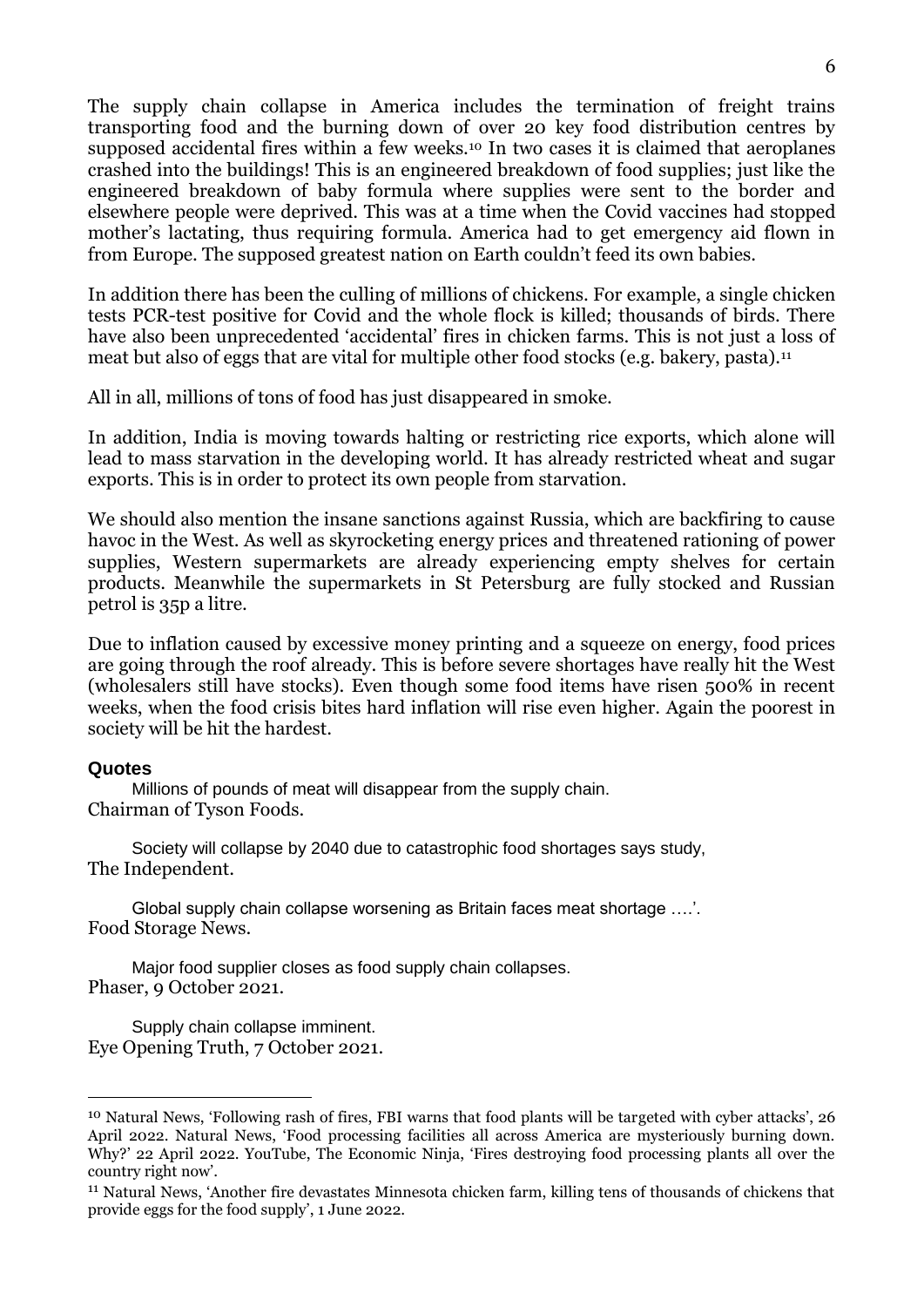### **Effects**

As the global famine begins to hit hard, it will be the developing world that will suffer most. There is the possibility that millions of poor people will die (is that the plan?). For example, there is only 9 weeks supply of wheat left in the world but nations like Egypt rely upon wheat as the staple diet. Millions will die from a lack of wheat alone.

As time passes, however, even the developed Western nations will face unprecedented food crises. The foolish reliance for many years on the 'just in time' protocol means that there are no long-term reserves of food stocks. As the supply chain, and the supply itself, breaks down, UK supermarkets will start to run out of food, probably beginning with wheat products (pasta, biscuits, cakes, breakfast cereals, bread etc.). This situation will not be resolved quickly since the growing season requires a year. Even if the UK government changed its farming policies now, it's already too late to grow wheat to compensate for what is already lost. We are likely to face a year or more of reduced and very expensive supplies. France and Germany are already talking about rationing.

#### **Factors**

- The rising cost and growing scarcity of diesel fuel. Diesel not only powers the trucks that take food from farms to supermarkets, but it is also the energy source that drives most of the vehicles used in farming, such as combine harvesters. Farmers are struggling to get sufficient diesel. Some farms have given up planting crops because of the prohibitive cost of diesel.
- Shortage of fertilisers. This is partly caused by the Ukraine conflict but prices were already rising. Many farmers have stopped growing crops because the costs of fertilisers reduce their profits to zero.
- The Covid crisis caused a collapse in certain industries: e.g fruit and veg pickers were not available and crops rotted in the fields.
- Lockdowns: these effectively closed many industries and stopped food production in certain areas.
- Food transportation collapses. Such as the freight trains in America or the stuck cargo ships in China.
- Net zero Carbon policies cause a loss of farmland and running down meat production.
- Burning down of multiple food processing plants. There have been too many of these too quick to be accidental. This is programmed destruction.
- Culling of millions of chickens.
- Inability to get wheat out of Ukraine. This halted 30% of wheat exports.
- Stupid policies: e.g. termination of chemical fertilisers in Sri Lanka; UK paying farmers to stop farming; UK paying farmers to stop food production and plant wild flowers.

#### **Food riots**

Food riots are already occurring right now in Sri Lanka, Argentina, Iran and Pakistan. Expect such things to begin to spread across the world as the food crisis begins to hit home. Currently the mainstream media is ignoring this but when the public gets wind of it, supermarket shelves will be emptied in a matter of hours. Stockpile now.

Those that find that they have no food will turn violent; this has repeatedly happened in history. It is a recurring phenomenon. Worse still today is that most young people have no clue how to perform basic cooking and make meals out of very little. They live on packaged food, ready meals and takeaways. When these dry up they will not be able to make meals out of what basic items or scraps are available.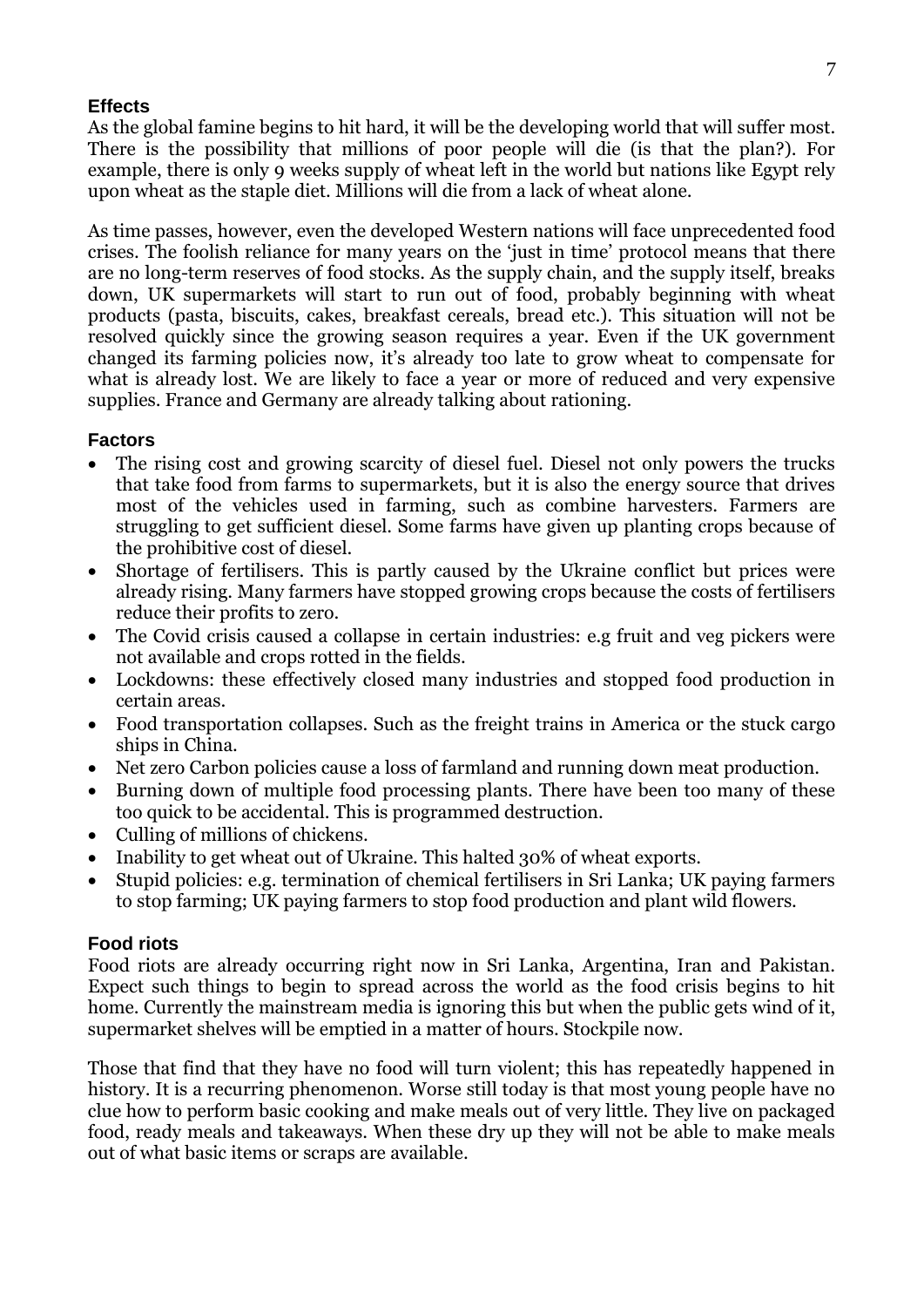### **This was avoidable**

The factors involved in the supply chain collapse are all based on decisions by politicians. This means that the famine is a deliberate policy of the ruling elite; it has engineered this food breakdown. Why? Because it wants to reduce the world population. With different decisions there would be no impending famine. For example:

- Stop the rewilding programme and get the UK to grow wheat again. A million tons of wheat has been lost so far.
- Stop encouraging farmers to give up farming by offering them £100,000 to do so. Instead subsidise them to grow vital crops.
- Stop paying farmers to grow rape<sup>12</sup> and instead grow wheat.
- Put pressure on Ukraine to accede to peace talks that Putin has offered for weeks instead of pressuring Zelensky to continue the fight and sending arms to Ukraine.
- Start stockpiling food resources in centres around the country.
- Abandon the just-in-time protocol and develop better strategies.
- Stop killing chickens because of Covid.
- Develop a sustainable fertiliser production facility.
- Adopt sensible economic policies; stop printing money and raise interest rates.
- Make peace with Russia, stop the sanctions (which are stupid) and get oil/gas rolling again.
- Stop net zero carbon policies and start building new nuclear/coal-powered power stations; re-commission those that have not yet been destroyed. Provide cheap energy.
- Never lockdown society ever again.

But these sensible policies will not be adopted because the ruling powers are psychopaths intent on destroying society.

### **Controlled epidemics**

And there will be … pestilences. Matt 24:7

The WHO is currently planning for ten years of pandemics! Bill Gates has predicted another pandemic next year! There are fears being stoked up about Monkeypox (which are unnecessary). There are warnings about Ebola and Marburg viruses. There are fears being generated about a new Covid variant. Some US states are reintroducing lockdowns and facemasks.

Deadly epidemics ramp up the fear factor very quickly and a nation under fear is easily controlled. We saw how fear enabled irrational, ineffective policies to be legalised during the Covid hoax. People willingly did utterly stupid things without question; like wearing a facemask going into a pub or restaurant, taking it off when seated at a table, then putting it back on again to leave. Why didn't most people question why that would stop an airborne virus? Another was the one-way system in venues. How would that accomplish the defeat of a virus that remains in the air for some time? Don't even get me started on Perspex visors. All this was fear theatre. It meant nothing, achieved nothing but stoked up fear and thus compliance.

Well the controlling powers want to keep this measure of control going for years to have a docile population that they can dominate. Thus new epidemics need to be manufactured every year until they achieve global domination and the Great Reset, planned for 2030.

<sup>12</sup> Rape-seed oil is toxic and should not be used.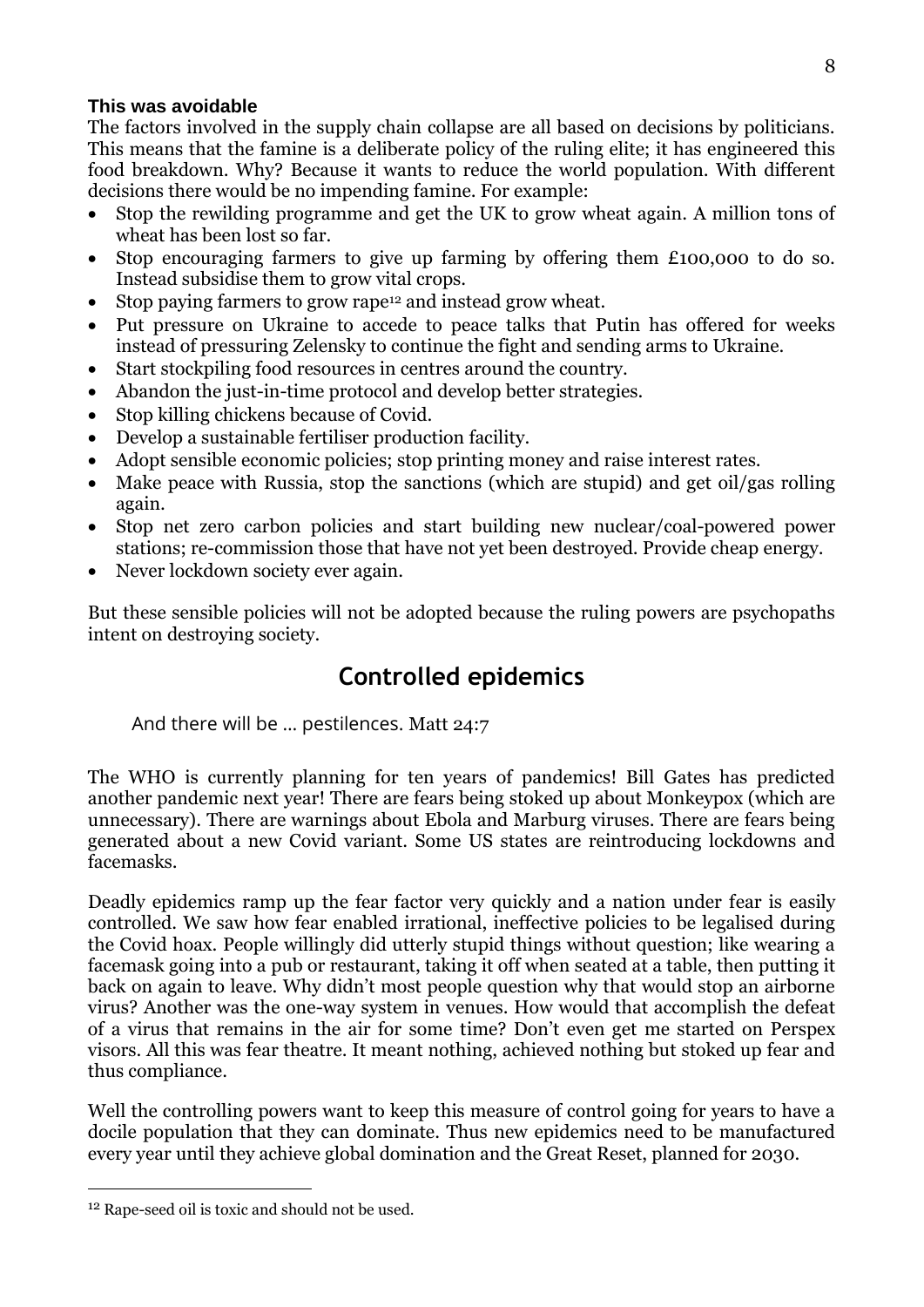At the same time health services are collapsing. The NHS has been all but destroyed by the Covid crisis. GPs in many areas are still not seeing patients face to face. Ambulances are queuing outside hospitals for up to 20 hours; in one case 30 hours. Ambulance stations are being sold off. West Midlands ambulance service has said that there will be no emergency call outs after August. The NHS Long Term Plan calls for an end to ambulance services and treating people at home; for consultations via pharmacies; for consultations by zoom calls; and the eradication of GPs altogether.

At a time when health services were needed more than ever (vaccine side effects are causing mass adverse reactions and deaths);<sup>13</sup> the health service is on its back.

The epidemic fear agenda helps to create more chaos in society.

### **Infertility**

### No birth, no pregnancy, and no conception! Hos 9:11

This is a serious international problem that the mainstream media is mostly ignoring. Fertility rates almost everywhere are collapsing. In many Western nations the birth rate is below the sustainable population rate. The world wide birth rate has dropped 60%. In Japan the situation is so severe that the Japanese race will potentially disappear within a few decades. If the rate increases it puts the very future of mankind at risk of population collapse. Already nations have a bigger elderly population than young people, which will cause pressure on tax returns and sustainability of welfare services.

The question is, 'What is causing this?'.

#### **Vaccines**

<u>.</u>

We can say with certainty that part of the problem is vaccines.

The global elite have planned for a long time to fulfil its eugenic hopes by sterilising millions of people through vaccine programmes. This has been going on for many years. One of the provable cases is the Bill Gates vaccine programme in Kenya where hundreds of thousands of women and children were made infertile through tetanus and polio shots. This has been scientifically substantiated and I have reported on this before.

Another Bill Gates initiative in India has also caused sterilisation (and deaths) through vaccine programmes. In fact there is a prosecution case in the Indian High Court to charge Gates with murder.

The WHO, going back to the 1970s, developed a vaccine to cause sterility in order to reduce the population explosion in Third World countries. This vaccine was a hybrid of the tetanus toxoid and a molecule called beta ACG – which aids foetal development. The process was to get the immune system to attack ACG and reduce fertility. The WHO then deceived poor people in Africa and India to have a tetanus jab, which rendered them infertile. This was discovered by the Catholic Church, which was a big health care provider in Kenya. After exposing this, the WHO went on the attack against the Catholic Church in Africa.

Dr Andrew Wakefield has produced a new film about this issue that moves forward from his film *Vaccines*. He shows damning evidence that there is a clear sterilisation programme

<sup>13</sup> Cancer rates are through the roof, heart attacks are rising, blood clots are skyrocketing etc.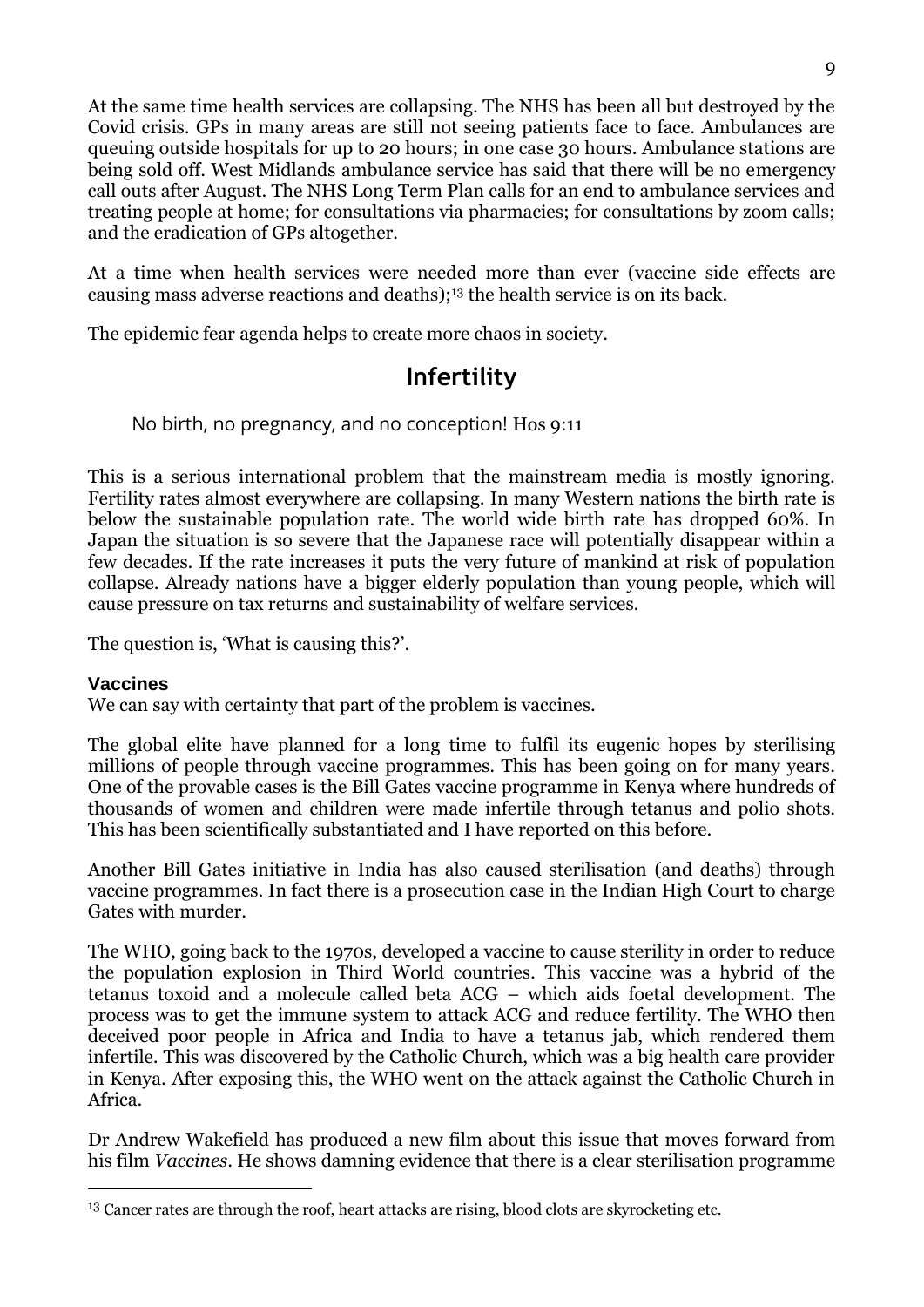being worked through Big Pharma, Gates, GAVI, the WHO and others. He explains the microbiology of this, which is complex. The primal cause in the vaccines is understood.<sup>14</sup>

### **Birth control pills**

Millions of these are consumed everyday in the West and these pass into the sewage system. Sewage water is then processed and poorly filtered in sewage stations before it passes into the drinking water supply, whereupon the chemicals are then consumed by domestic users.

### **Soy products**

Fermented soy products are good for you but unfermented soy products are not.

It is known that soy has an effect on male fertility. Soy products are related with lower Testosterone, Estrogen and Estradiol and lower sperm count.<sup>15</sup>

Green activism is driving gullible men to drink soymilk instead of dairy from cows.

### **EMF radiation**

<u>.</u>

Damage to sperm counts are a known effect of EMF radiation. This is effected in men through having mobile phones in pockets, using Ipads resting on the groin or just the general level of radiation through Broadband and WiFi systems in domestic dwellings.

That sperm counts have dramatically fallen in men is a known and measurable phenomena; it is a fact. The causes, however, are debated.

### **Chemtrails (stratospheric aerosol injection)**

Everyone is breathing in toxic chemicals that are sprayed in the air by aircraft. This is no theory, it is a demonstrable fact and well documented, even by released papers from the US Congress. Stratospheric spraying has been going on since the 1930s, initially to seed rain clouds through silver oxide, but today a host of toxins, such as aluminium oxide are being pumped out.

The chemical residue is being measured all over the planet and even being found in rock pools atop high mountain ranges.

There are multiple purposes in the strategy of chemtrails (dumbing down populations, weather modification) but one effect is sterilisation.

There are probably other causes but these are sufficient to show how great the problem is. The threat to mankind is serious. While Woke idiots protest and clamour about the nonexistent CO2 problem, the world is slowly dying through reduced populations.

Note that the infertility is not driven by natural causes but by human choices.

<sup>14</sup> See Brand New Tube, Clive de Carle, 'Infertility: Dr Andrew Wakefield explains WHOdunnit', Interview with Andrew Wakefield. This summarises what is exposed in the forthcoming film. The film is available at Infertility.org

<sup>15</sup> Studies: 'Soy products related with slightly lower testosterone and lower Estradiol in Japanese men'. 'Soymilk given to Japanese men results in lower Estrogen concentrations'. 'Soy food intake related to lower sperm concentration among men from an infertility clinic'.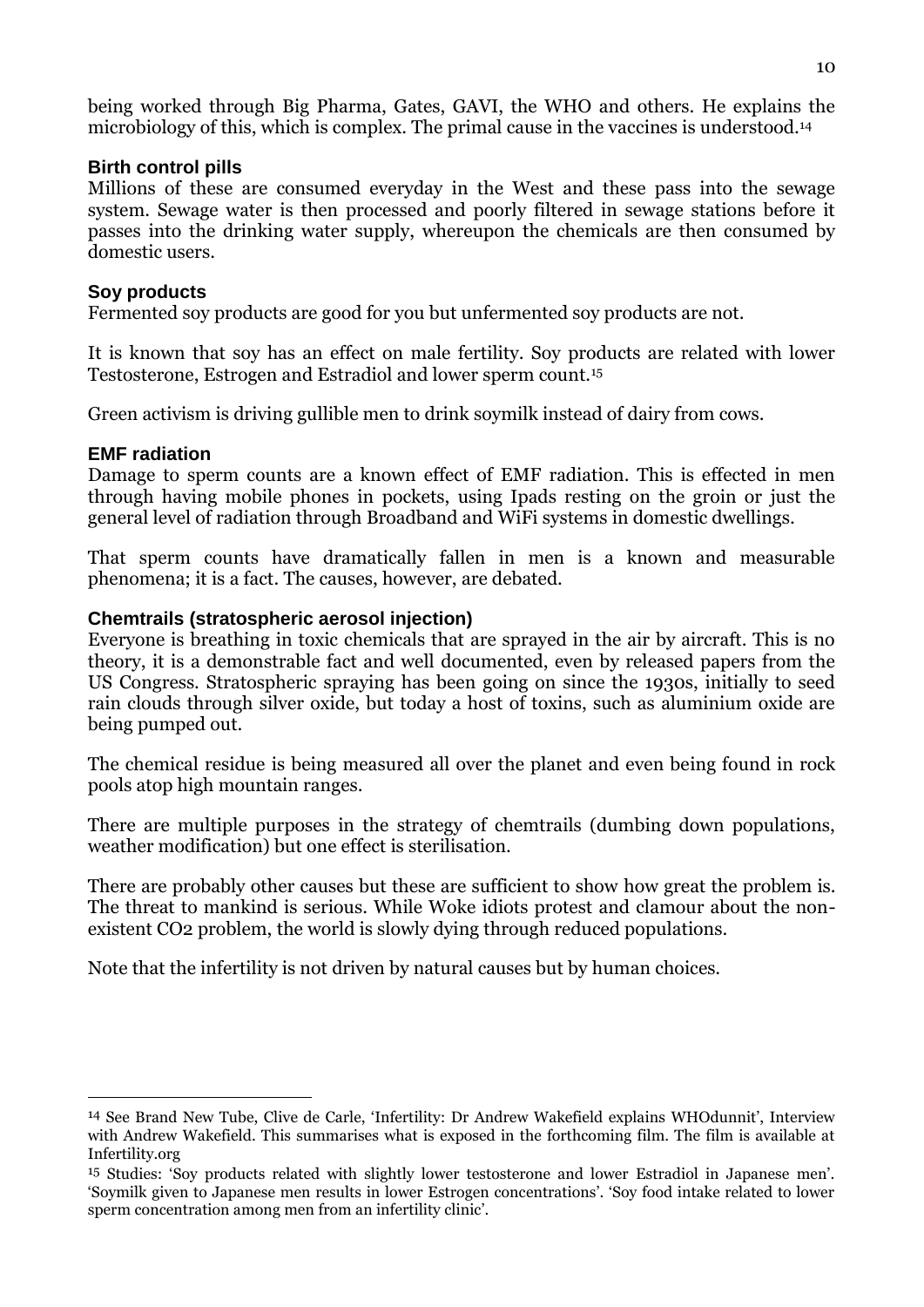### **Green issues and energy**

And the LORD smelled a soothing aroma. Then the LORD said in His heart, 'I will never again curse the ground for man's sake, although the imagination of man's heart is evil from his youth; nor will I again destroy every living thing as I have done. While the earth remains, seedtime and harvest, cold and heat, winter and summer, and day and night shall not cease'. Gen 8:21- 22

Green policies (sustainable energy projects etc.) are just another means to stoke up fear in the population ('*the world is burning*', '*we have only got months to fix it*'). It also provides opportunities for the Elite to make huge amounts of money from the various Green schemes (sustainable energy schemes, carbon-offsetting etc.). It is a hoax based on a pack on provable lies designed, by bankers, to enable totalitarian control over society.

Hardly anyone questions what are utterly unsustainable, stupid policies. Net zero is ridiculous and pointless. In fact, getting more CO2 is beneficial to life on Earth and saves lives. Electric cars create more CO2 overall, wreck the environment and don't work (see my other papers on this). With energy prices rising and supplies diminishing petrol cars are necessary. In any case you can never make an efficient electric HGV truck.

We need more efficient coal-powered power stations that would provide cheap energy from plentiful sources in Britain; this would also rejuvenate degenerated townships. New filter systems can make these industrially clean. Instead we are building wind turbines that are grossly inefficient and don't work most of the time. Solar panel farms are pointless in this country and are also inefficient and bad for the environment, as I have explained elsewhere. There is no climate crisis; it is all manufactured by false data and poor science from paid operatives.<sup>16</sup>

Joe Biden has already warned America to expect rolling blackouts, even in the summer, across the country as the energy supply system is facing complete collapse. Britain has been warned to expect power cuts by next winter. People die in power cuts. The causes of this are:

- Droughts causing failure of hydroelectric power.
- Switch to Green sustainable power systems (wind, solar) is insufficient to meet demand. Frost in winter reduces efficiency of turbines and stops solar from working – the result is power cuts, as happened in Texas last year.
- Supplies of necessary microchips drying up. Systems fail.
- Destruction of and decommissioning of coal and nuclear power stations.
- Cuts in gas from Russia.
- Increased demand on the grid (e.g. illegal immigration, electric cars).
- Infrastructure collapsing and not being maintained. This was worsened by the lockdowns.
- Inflation.

-

<sup>&</sup>lt;sup>16</sup> Polar bears are thriving. The ice caps are not significantly melting. There are fewer hurricanes than normal. Global temperatures are falling. And so on.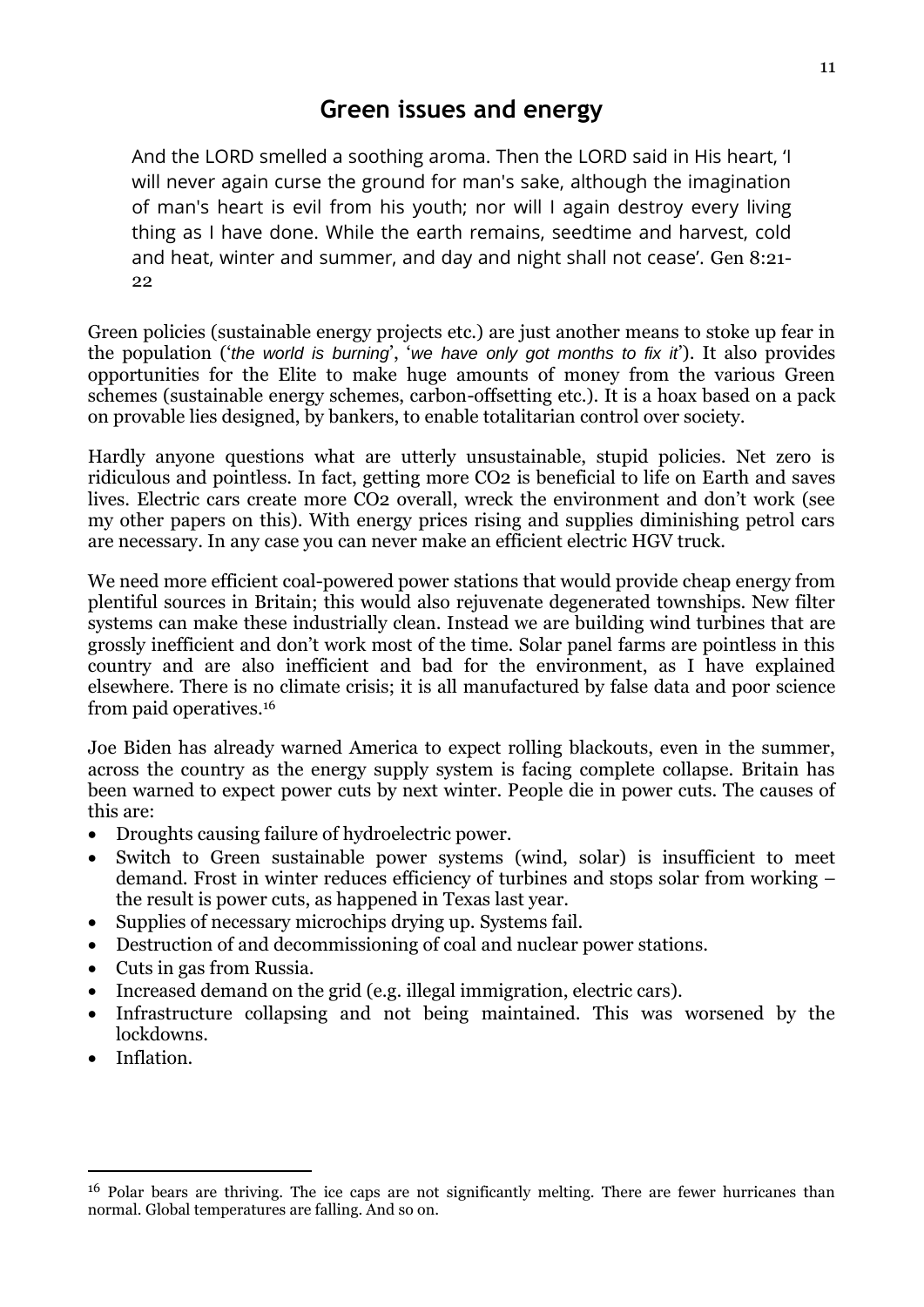The Green agenda adds to the chaos and creates more fear. But Green policies actually kill people.<sup>17</sup>

I will also remind you that the net zero Green agenda means that by 2030 the following goals are to be achieved:

- Red meat will cease to be available. For protein you will be required to eat insects. This is already being trialled now at certain schools.
- All petrol/diesel cars will be eradicated. Only massively expensive useless electric vehicles will be allowed.
- Gas central heating systems will be eradicated. You will need hugely expensive, inefficient heat pumps instead.
- Cows and sheep will be few and far between; because they contribute to greenhouse gases. Dairy products will be very scarce and only for the rich.
- Money will be eradicated. You will have state-controlled cashless systems that will only allow you ability to purchase based on social credit scores.
- Most airports will be eradicated. Flying holidays will not exist (for the poor).

Welcome to the future Green world.

-

### **Social division**

If a kingdom is divided against itself, that kingdom cannot stand. Mk 3:24

I have explained this many times. In summary, the elite have been working tirelessly for decades to sow division in society. This is done through agendas that claim to be benevolent, based on increasing toleration for this or that marginal group, but in fact the agenda creates hate, violence, persecution and factionalism.

Thus we have had Feminism, Gay rights, abortion laws, Wokeness, Transgenderism, Intersectionalism, Muslim mass immigration, BLM, Antifa, Extinction Rebellion, Insulate Britain, Critical Race Theory, all of which have led to de-platforming, cancel culture, hate speech, social division, persecution of free speakers, demonisation of individuals, and so on. In severe cases, it has led to riots, burning, murders, assaults, destruction of property etc.

Tribes have formed around certain issues and these tribes are cajoled to confront each other resulting in social division. In some cases what was formerly supported by the Elite (e.g. Feminism) is later sacrificed to another agenda (e.g. Transgenderism). Feminists once supported by the media are now vilified when they champion the rights of biological women against predatory men pretending to be women.

In most cases the new marginal factions, supported by Elite money, focus their anger on White people, men, Christians, the shires, and the working class. The biggest enemy today is a White Christian male living a privileged middle class life gained through hard work. Actor Christopher Eccleston (former Dr Who) recently complained that the diversity agenda has caused him to be unable to find work because he is a White, middle aged, middle class person..

<sup>&</sup>lt;sup>17</sup> For example, the cuts to power and increasing costs of energy mean that poor people die from the cold. Far more people die from cold than from heat.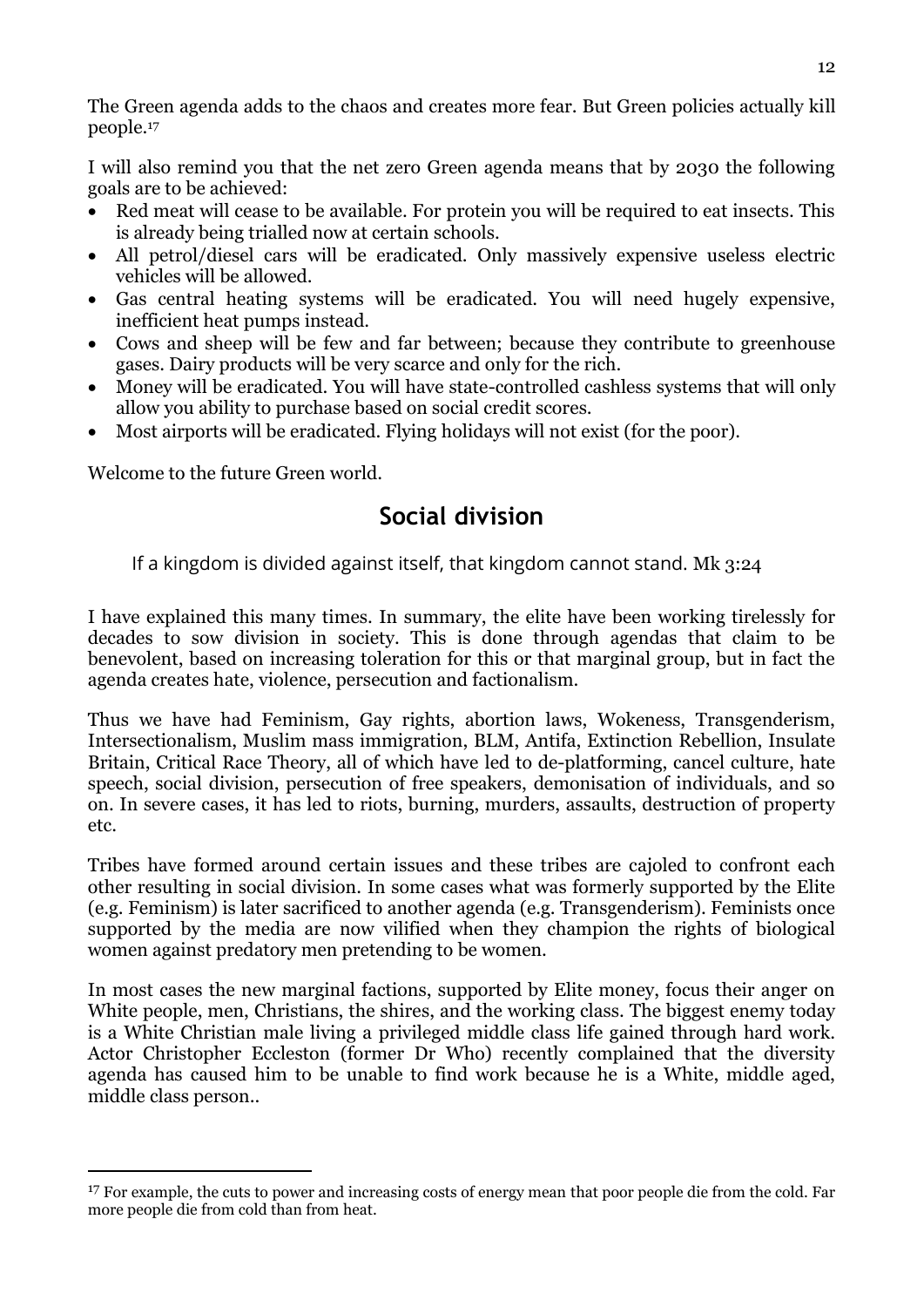It also leads to anomalies. Today Calvin Robinson, a Black Christian commentator, has been rejected by the Woke Church of England for consideration for ordination as a vicar (actually the initial role of a deacon). His sin? He denied that Britain was institutionally racist. So Woke White Anglican leaders castigated a Black man for not focusing on racism.

This is typical of a factionalised Woke society that punishes people with the wrong political views by cancelling them or firing them. People are losing their jobs for using the wrong pronouns, mild critical speech, writing a critical Tweet or expressing the wrong views in an interview. The imposed Elite factionalism has succeeded in destroying the bonds of society and creating victims of GroupThink.

The Woke activism is actively proclaimed by the mainstream media, NGOs, educators and such like, so that a completely skewed vision of Britain is painted to the world. In reality the average Brit is still a traditional White 'Christian' that is extremely tolerant towards minorities. Minority groups that get all the press attention are actually a tiny fragment of society.

| Social group $18$ | <b>Perceived percentage</b> | <b>Actual percentage</b> |
|-------------------|-----------------------------|--------------------------|
| Transgender       | 5%                          | $0.3 - 0.7%$             |
| <b>Bisexual</b>   | 10%                         | 1.3%                     |
| Gay/Lesbian       | 15%                         | 1.8%                     |
| <b>Black</b>      | 20%                         | 3%                       |
| Muslim            | 15%                         | 4%                       |
| Asian             | 17%                         | 7%                       |
| Jewish            | 10%                         | 0.5%                     |
| Vegan/Vegetarian  | 20%                         | 4%                       |

Just consider the masses of media attention that the Transgender issue is getting yet such people only constitute as little as 0.3% of the population. Despite this, social policies are changing society, such as changing toilet designations, allowing Transgender women '(i.e. men) into women-only spaces, putting Transgender 'women' into female prisons etc.

Despite the reality, the Elite keep pushing the minorities and the factionalism to provoke societal schism.

This adds to the chaos.

<u>.</u>

### **Moral confusion**

The various Postmodern, licentious programmes that have been thrust upon society - all of which are contrary to thousands of years of traditional morality – have led the public into total confusion. This confusion adds to social breakdown.

For example, ordinary people making up 99.9+% of the British population are very confused by the huge amount of profile given to the issue of Transgenderism. It makes no sense to them and it confuses them. However, the full sanction of the law will be applied to this majority for as little as calling a man 'sir' when he identifies as a woman.

Then we have the pronoun issue. The police have been trained to identify 40 different gender types, even though there are now hundreds being used. Healthline describes 68

<sup>18</sup> YouGov poll. Mail Online, 'British public hugely overestimates the size of minority groups ….'.4 June 2022.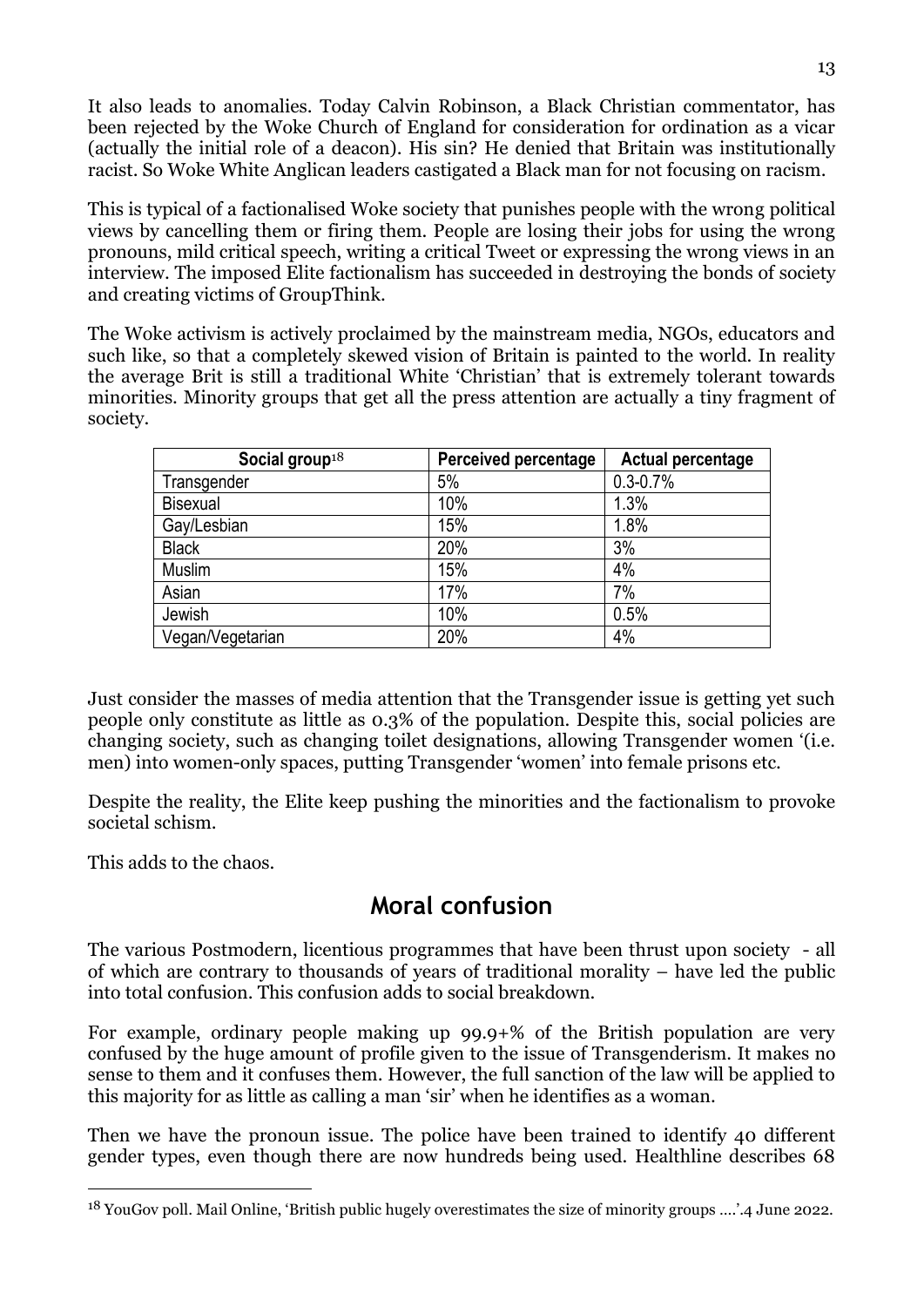types. Sensible people are expected to be able to describe people by their chosen pronoun and again sanctions are applied to people who don't. How many of my readers are fluent in the 40 gender types used by the police forces and how do you identify such? Do you know what is meant by: eir, vis, xyrs, em, tem, zim, sie? Do you know the difference between: Aporagender, Amab, Aliagender, Boi, Cisgender, Cishet, Dyadic and scores more.

Then there is the anachronistic displacement being deliberately used in dramas whereby historical White persons are played by Black people and it is demanded that this is accepted on pain of being called a racist. The classic example is Anne Boleyn, being played by a Black woman. When people complain about this reversal of facts there are howls by Progressive activists claiming discrimination and hate; it is nothing of the sort. It is an offence to common sense and historical fact. The same people demanding that Black people can play historical White personas would scream blue murder if there were a film biography of Nelson Mandela played by a White person. Utter hypocrisy.

Then there is the issue of digitisation of public services. This discriminates against people, particularly older people, who do not have a Smartphone or a computer. Most access to health and public services is now by booking online (which often doesn't work). Alternative telephone contact points also often do not function. Thus appointments for GPs (if any are available), hospital clinics, hospital phlebotomy, refuse tips and so on must now be done online. Even mail order clothing stores have shut down their catalogues by post and demand ordering online. All this discriminates against, mostly old, people that do not have digital devices.

In addition there is the cashless society that the public never agreed to and Parliament never debated. Some shops now refuse payment by sterling legal tender and requests for the government to intervene have been ignored. Yet I know people that do not own a credit card or a Smartphone. How are they supposed to pay? Some stores have even said that if you try to pay with cash for the exact amount and take an item they will call the police.

The amount of media attention given to such confusing issues makes everything worse. Huge amounts of press space and airtime is given to these issues being pushed by the global Elite through compliant governments. It makes ordinary people feel out of touch with their own country; they cannot identify with such things. You can guarantee that these subjects are not being discussed with favour by the locals of rural pubs in the countryside of Yorkshire or Lancashire. Which is one reason why pubs are being pushed into collapse and shutting down. The Elite does not want a congregation of sensible people talking to each other and affirming traditional values. Five pubs close every week.

All of this nonsense creates confusion in sane people who no longer recognise their own country.

### **Unelected hegemony**

There is no doubt that the global Elite seeks to bring chaos to the world; they have openly said so. They want restrictions of oil and gas; they want restrictions of wheat; they want to get rid of livestock; they want to get rid of internal combustion engine cars; they want to get rid of cheap central heating; they want war with Russia; and so on.

These people are unelected, many are bankers and all are in the top 0.1% of the richest people on Earth. They discuss their evil plans in forums like the Bilderberger Group which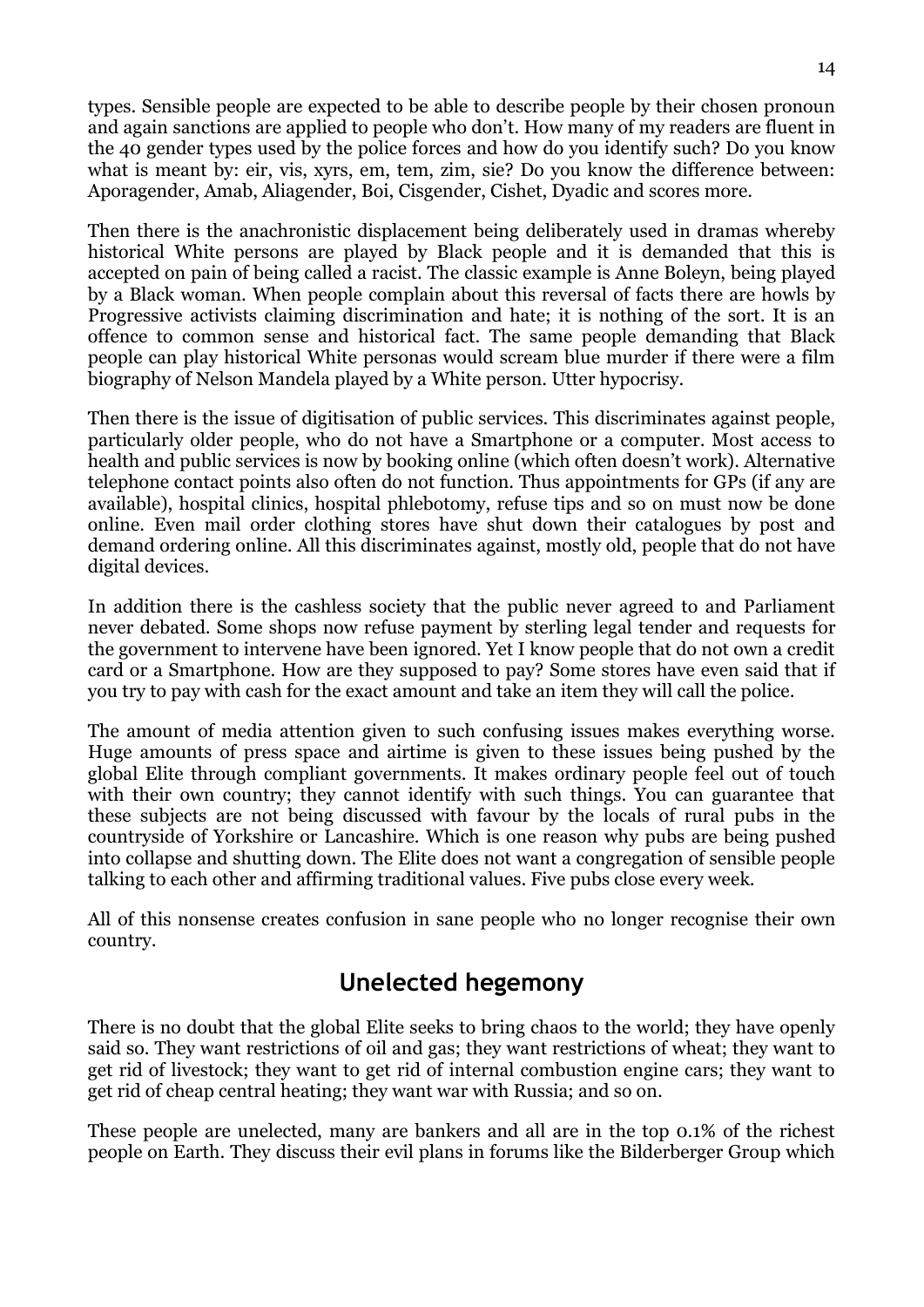meets secretly;<sup>19</sup> the UN; the Chatham House think tank; the World Economic Forum; the Council on Foreign Relations; the private Club of Rome and so on. It is these people that control the world. In the recent WEF conflab at Davos it was openly stated, by a banker, that their plans would bring a certain amount of societal destruction that would be difficult to manage.

The fact that national politicians are enacting the plans of the Elite shows who is in control. Their plans (such as net zero CO2, getting rid of beef, airports and petrol cars) were never discussed with or voted for by the public; they are enforced from on high. When elected politicians ignore the will of the people and do the bidding of the Elite, then the country is ruled by an unelected hegemony.

In some cases the Elite directly infiltrate government. Klaus Schwab openly boasted that the WEF had not only controlled Canada's PM Justin Trudeau but had infiltrated most of his cabinet with WEF trained moles. Boris Johnson was opposed to lockdowns and followed the existing pandemic preparedness plan (help the vulnerable and leave society alone). Then he had a secret, un-minuted meeting with Bill Gates and with days Britain had gone into lockdown, following pre-existing plans laid out in Elite documents (e.g. the Rockefeller 'lock-step' document; the SPARS document), simulations (e.g. Event 201), and discussions (e.g. Bill Gates) and the Chinese model.

This shows who is in control. It is not elected politicians but a shadowy higher echelon of rich satanic psychopaths that want world domination. This is why governments are creating chaos; they are doing what they are told.

People think that the government is working for them; that ministers are all benevolent; that they serve the people; that problems are mistakes or incompetence. All this is false and demonstrably so. Experience should have told people that the government is at war with them. Examples:

- In a time of national crisis caused by the rising cost of living what did a Conservative Chancellor do? He raised taxes (which is contrary to Tory policy). He could have cut the Green subsidy on energy bills (25%) and the VAT (5%). He could have cut the VAT on petrol or reduced the duty. He could have not raised National Insurance. He could have cut income tax.
- When over a million people marched against a proposed war with Iraq what did the Labour PM do? He lied to Parliament in speech and writing; ignored the reports of UN weapons inspectors and took Britain into an illegal war that killed over a million innocent civilians.
- When Britain voted overwhelmingly to leave the EU what did the Tory PM do? She, and her civil service, did everything possible to keep Britain within the EU.
- When some of the top epidemiologists in the world, and the existing pandemic preparedness strategy, advised the government to just protect the vulnerable and keep society open during the Covid (fake) pandemic, what did the PM do? He locked Britain down three times, and introduced virtual martial law whereby two girls on a walk could be arrested.

In his letters to his son, JRR Tolkein – in a far more peaceful time than today – stated that he had become more anarchistic. He had always believed in small government but had come to believe that all governments only caused harm and no government was preferable. That this can work is proved by the fact that Belgium was without a government for two

<sup>19</sup> Recently two Tory MPs attended.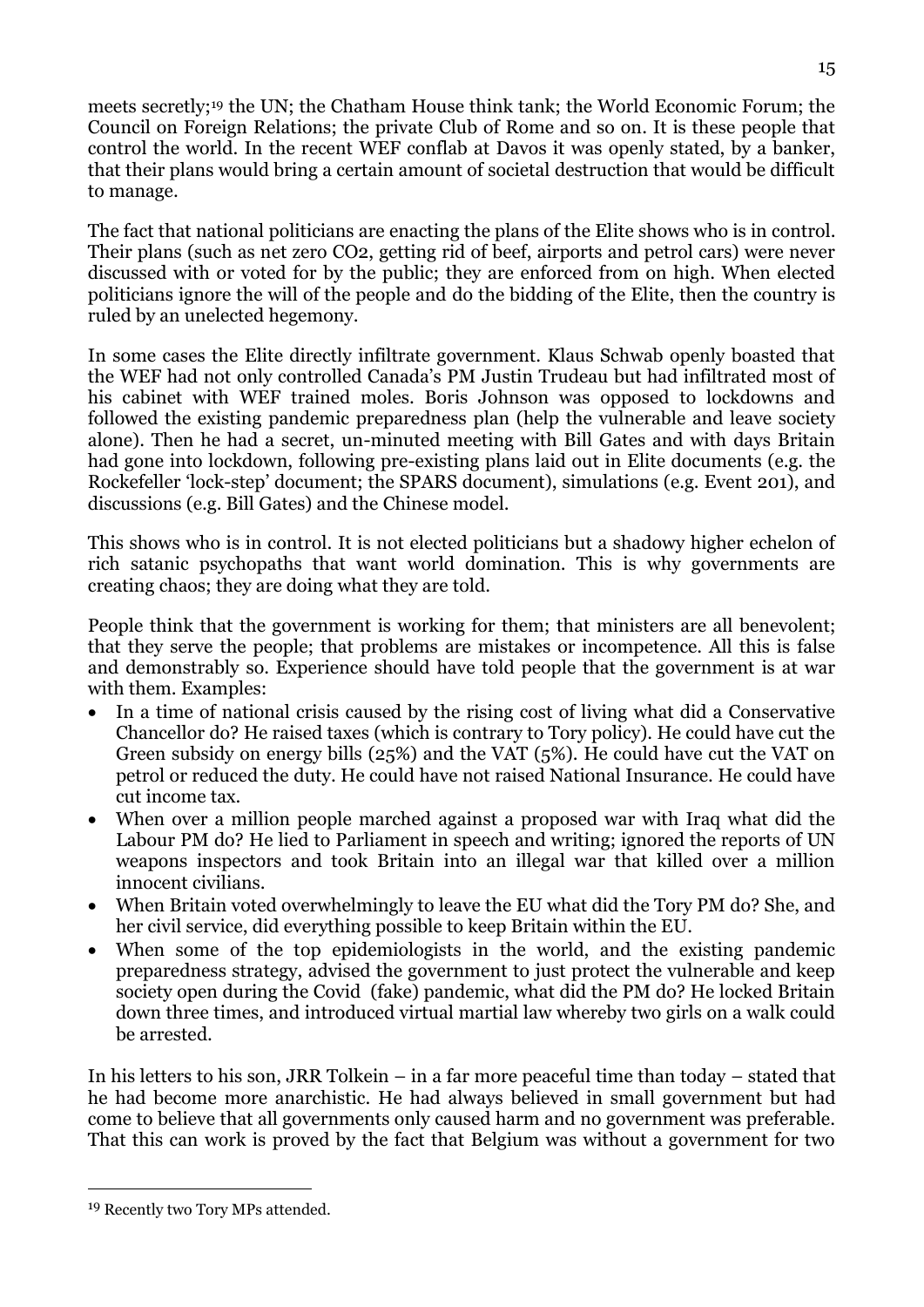years not long ago; nothing much changed. The civil service keeps the nation going regarding administrative matters. Policy can easily be determined by referendums.

Governments cause active harm; especially when they are enacting the policies of evil people above them. Chaos results from bad government decisions, based on Elite objectives. The current chaos is planned.

### **The denigration of God and faith**

Throughout history people have had to face terrible threats in society; even in relatively civilised Europe after the Reformation. Life for many was always close to the edge: in food security, wages, work, national security, energy, health, and poverty. Yet vulnerable people maintained a positive outlook and thrived because they had faith in God. They looked beyond their circumstances and trusted in a God that delivers from evil.

Central Europe was devastated by the Thirty Years War [1618–48], for example, which went backwards and forwards destroying villages and towns.<sup>20</sup> Yet the people at the heart of this conflict, mostly in Germany, were God-fearing (on both sides) and they kept raising themselves up after crises and functioned together as a religious community.

It was the faith in God of such people that ensured stability and social cohesion and an indefatigable resilience to survive. They worked together in faith for the common good; united in their belief in God and better things. Even if the worst were to happen to them, they had a firm belief in an afterlife which was full of blessing, peace and divine comfort for evermore. Thus they could face their crises with courage.

This faith has been destroyed in the West by a relentless attack on Biblical doctrine and church practice by the Elite under various guises. Today true faith has been restricted to a very few sound evangelical churches and disparate individuals dotted around the country. The vast majority of religious people, including supposed 'Christians', has been denuded of spiritual power and effectiveness.

This has denied ordinary vulnerable people the genuine comfort that comes with true faith in a just God. It has left them exposed to fears and insecurity with no spiritual foundation to support resilience.

In most cases, young people have no genuine spiritual foundation at all, being atheists or worse.<sup>21</sup> Instead they follow various false ideologies and leave themselves open to all kinds of deception. So when the crunch comes and they face a major social crisis, they have no defences whatsoever and cannot face or survive the social upheavals that follow.

You cannot successfully survive the vicissitudes of life without a spiritual foundation. Atheists may deny this but they show their wounds in their character. They may survive in terms of living but they are rarely contented, peaceful, kind, selfless, doing good.

So the Elite, having wrecked the spiritual foundation of most people through ruining the churches, have created a population that has no foundations and has poor character that is easily susceptible to trauma from social crises. This is a satisfactory goal for the Elite; a population that is weak in integrity and moral virtue and easily controlled because it does

<sup>20</sup> For a vivid illustration of this period see the Michael Caine film, 'The Last Valley' (1971).

<sup>21</sup> What is worse than atheism? Occultism, Satanism, debauchery, fornication, total deception etc.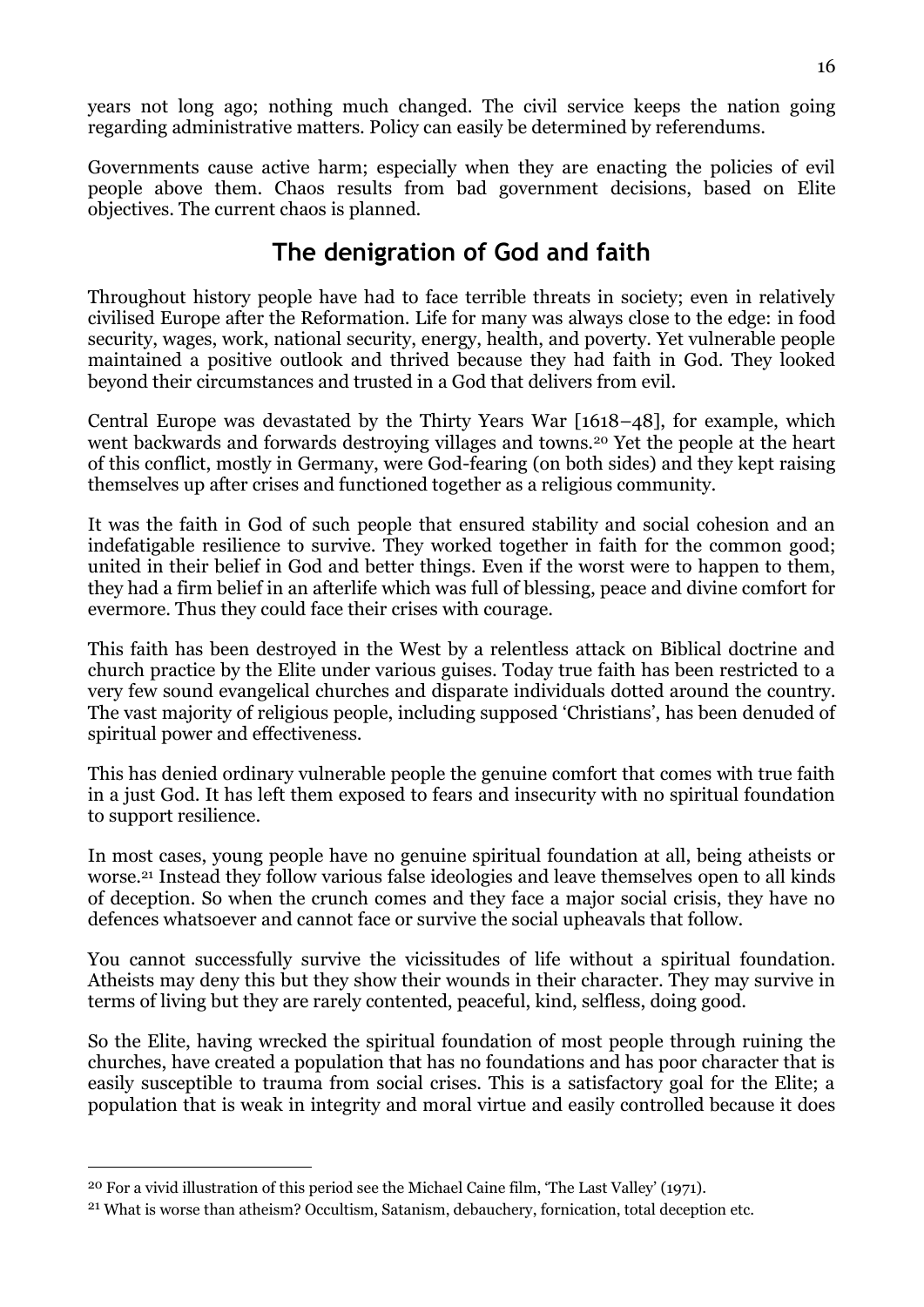not think and is easily led. It has no absolute truths to rely on and gets no comfort from a relationship with God.

This means that the coming chaos and social upheaval will hit a population deprived of spiritual good and heavenly support. This is unlike any previous time in history. The fallout of this chaos will be unprecedented and horrific. There is going to be terrible suffering amongst the unbelievers in society.

The lockdowns were a precursor to this. What was the fallout? A massive rise in suicides; especially amongst the young. A huge rise in mental health problems; especially amongst the young. A rise in domestic abuse. A rise in alcoholism. A rise in drug abuse. A rise in homelessness. This was simply the result of social deprivation  $-$  being locked inside for a few months. What will vulnerable people do when there is no food or food is too expensive? When there is no electrical power to charge their mobile phones. When foreign holidays are terminated. When they cannot heat the house. When cars are forbidden. When meat is forbidden. When hospitals close down.

Truly survival from this chaos will be very difficult for those without faith in God.

### **Miscellaneous items in the week that I write this**

This is to show the level of chaos and failed systems experienced in our daily lives.

### **Health issues**

- It is impossible to see a GP in most areas.
- Over 6 million people on the NHS waiting lists.
- People waiting 20 or more hours in A and E.
- Cancer rates through the roof.
- Twice as many heart attacks as normal.
- Young men succumbing to myocarditis.
- Athletes dropping dead on the field in huge numbers.
- Ambulances not arriving.
- Doctors threatening to strike.
- Panic being spread about Monkeypox.
- Vaccine adverse events exploding.
- The WHO seeking to usurp national health sovereignty.

There is a crisis in health care.

### **Services**

- Total chaos in British airports; tourists denied holidays.
- Police failing to investigate real crimes but hassle social media posters.
- Multiple police officers prosecuted for crimes, such as paedophilia or corruption.
- Civil service departments failing to even answer the phone and not performing their duties.
- Massive backlogs in getting a passport.
- Proposed rail strike.
- A year's backlog to get a driving test appointment.

There is a crisis in the performance of government departments.

### **Energy issues**

 Energy bills through the roof that are unaffordable to pensioners. Further increases on the horizon.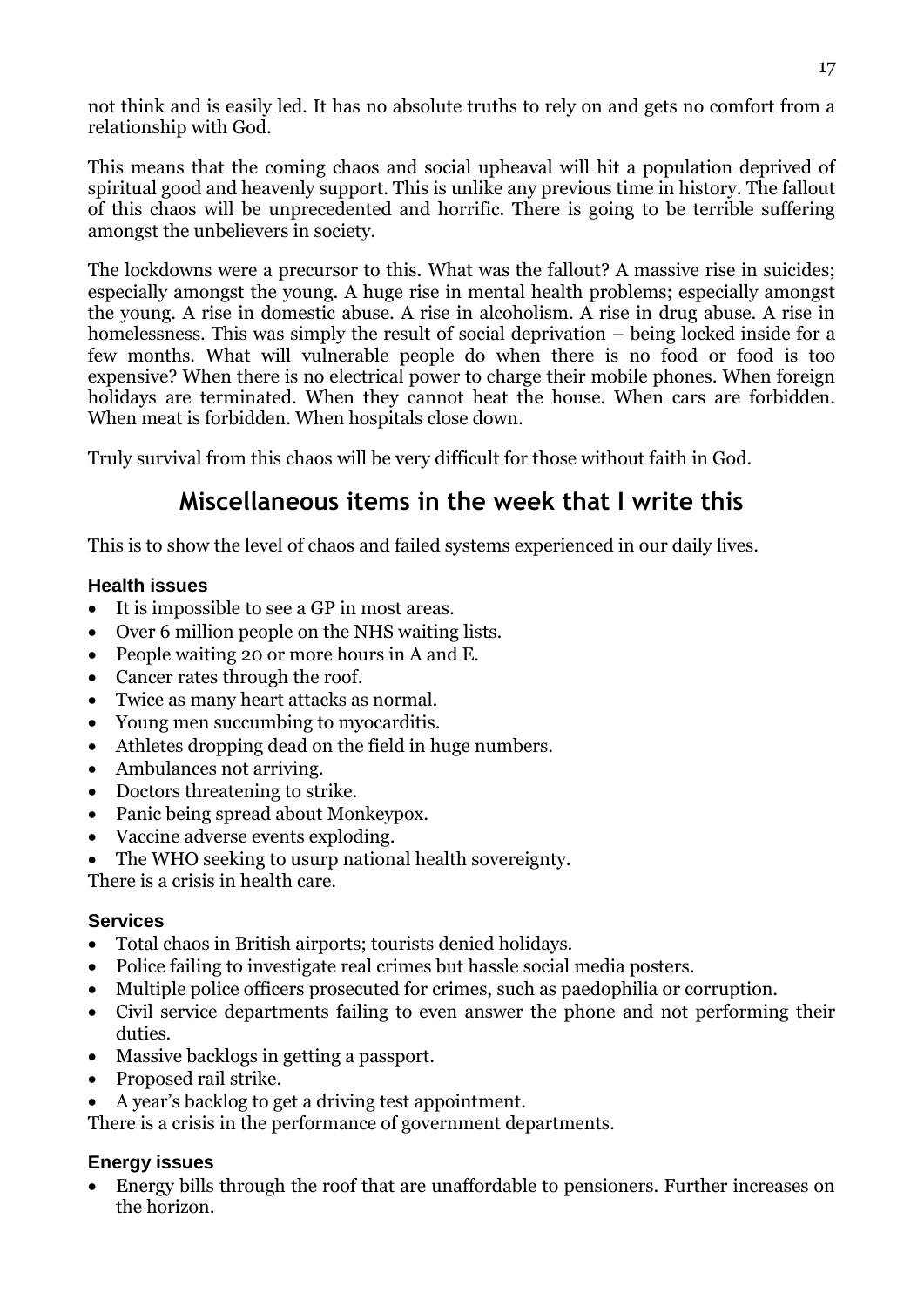- The highest petrol prices in history. It now costs over £100 to fill an average car.
- Threatened power blackouts.
- Diesel in short supply; some stations running out.

There is an energy crisis.

### **Economic issues**

- Excessive printing of money supply.
- Restrictions on commodities due to shortages.
- A cost of living crisis.
- Inflation at its highest levels for decades and still rising; heading for stagflation.
- Tax increases by a Conservative Chancellor (e.g. Corporation tax and National Insurance). The highest rate since the 1950s.
- Unions clamouring for increased wages and getting them.
- Shortage of labour in the market.
- Collapse of small businesses.
- Supply chain collapses.

The economy is in crisis.

### **Political issues**

- The Prime Minister faced defenestration for committing civil crimes. This is the first time in history that this has occurred. He survived but is mortally wounded.
- The leader of the opposition is under investigation for alleged civil crimes.
- The government is pushing the Online Safety Bill that will trash free speech.
- Scotland is bankrupt, due to gross inefficiency, and seeking handouts from England.
- Tory voters in the shires saying they will not vote for, and cannot recognise, the Conservative Party as Conservative. Daniel Hannan (former MEP now Conservative Lord and friend of Boris) even said that the government of Gordon Brown would be preferable to that of Boris on policy issues.<sup>22</sup>

Politics is in crisis.

There is a growing tsunami of problems enveloping the nation.

## **Specific goals of the elite**

### **Energy**

<u>.</u>

The Elite want energy prices to rise to create chaos and cause pain for customers.

One of the reasons for this is their goal to stop people driving personal cars and to hoard people into crowded urban spaces (Agenda 2030). One of the ways to progressively achieve this is to change behaviour – and behaviour is changed by rising petrol prices.

Now that petrol increases means that the average car costs over £100 to fill the tank, people are changing their behaviour. Formerly they would jump in the car and do anything they wanted in freedom, now they are actively questioning whether such a trip is worthwhile due to cost increases. This means that people are driving less and perhaps purchasing more locally or online.

Eventually the Elite want personal cars eradicated. Everything you need will be available in the hive urban area and online. This includes zoom doctor appointments and hospital consultations.

<sup>22</sup> Planet Normal podcast, interview with Liam Halligan, 9 June 2022.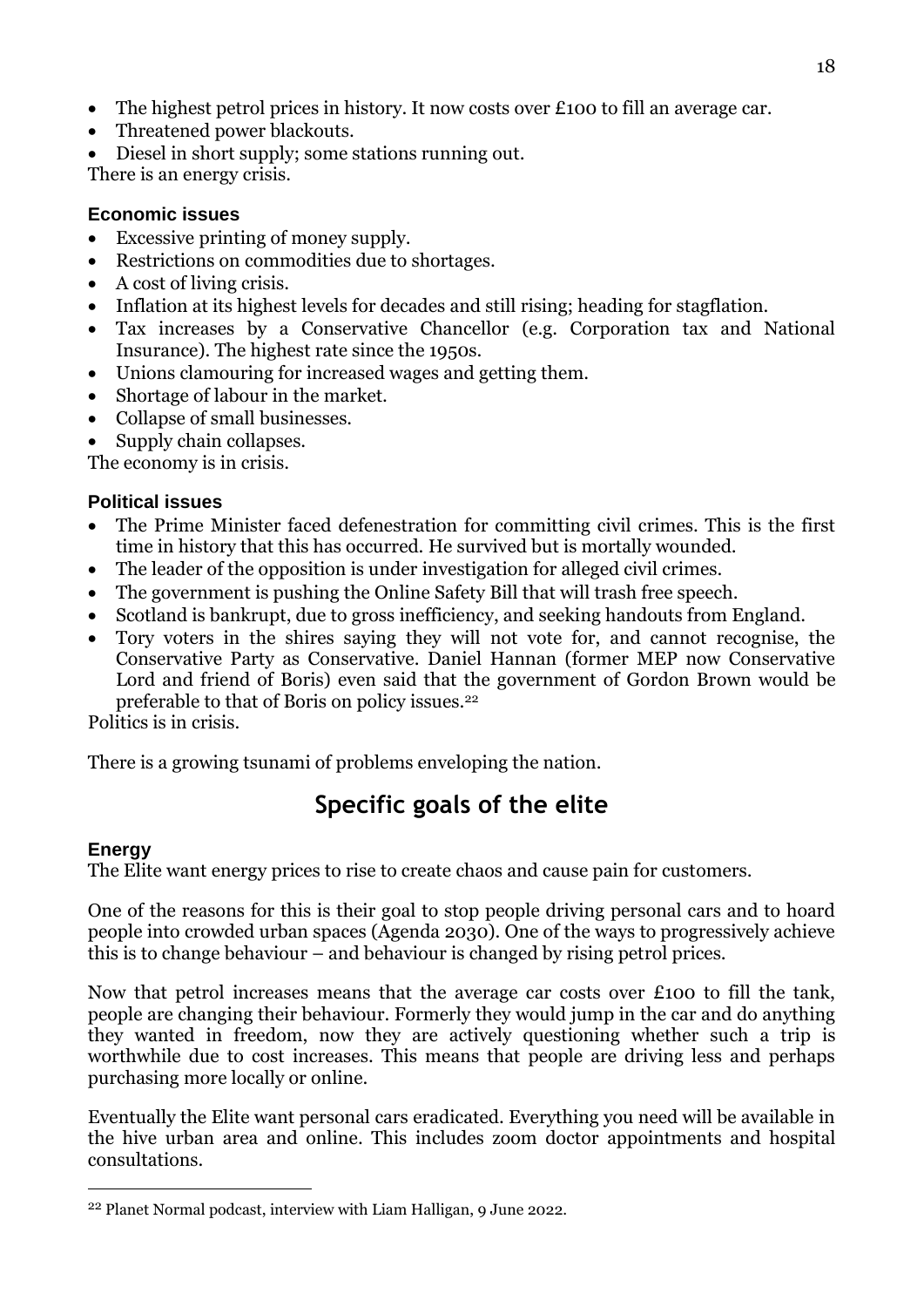#### **Food supply chain collapse**

There is no doubt that the collapse of food supply chains will hurt the poorest in the Developing World more than anyone else. Experts have speculated that millions will die if staple foods are made very expensive and are in short supply.

This fits in with the eugenic plan of the Elite to kill poor people and eradicate them from the planet.

### **Balkanisation of Russia**

The Elite have long sought for this. Zbigniew Brzezinski outlined this in his book, '*The Grand Chessboard: American primacy and its geostrategic imperatives*'. (1997). This shows his outlook as anti-Russian. This was played out in the goading of the USSR into its war against Afghanistan and then funding/resourcing/training the Mujahideen (Mujahedin) rebels, which became Al-Qaeda. This futile war was a major contributing factor to the demise of the USSR.

I have explained before that the biggest headache to the Elite geopolitically is a unified, prosperous, well-led, economically sound, Christian Russia.<sup>23</sup> This is what Russia now is under Putin – which is why the Elite hate him.

#### **Depopulation / eugenics**

This has been long planned by the elite and some eugenic strategies had already been enacted in the 1930s, but these had to be curtailed due to public opinion and Nazi experiments. The Elite seek the eradication of certain races, such as Blacks, and the sterilisation of anyone deemed to be less useful to society (the poor, the disabled, the sick, the elderly, people of low IQ). [Notice how the Covid crisis took this cohort out. Not by a virus but by the appalling medical and care treatment given to such (e.g. Midazolam, Remdesivir, morphine, ventilators etc.).]

This goes back to the Malthusian ethics and the eugenic programmes held in high esteem by Elite figures. For decades they have openly expressed this. They seek a world population of only 500 million. This means getting rid of about 7 billion people, or roughly 93% of the world population.

The means of doing this will be:

- The adverse effects of the Covid vaccines. This has already, officially,<sup>24</sup> killed 77,000 people. Expert virologists and immunologists predict that millions will die in the next 3 years (e.g. Delores Cahill, Judy Mikovits, Mike Yeadon).
- Wars.

<u>.</u>

- Sterilisation.
- Food shortages.

### **Destroy society so that it requires new governance**

This is done by creating division in society so that all the social norms break down and civil war erupts.

I have already explained how this is being achieved by sowing schism and hate.

<sup>23</sup> See, 'Why the West hates Russia'.

<sup>24</sup> The combined deaths in the VAERS (US), Yellow Card (UK), EudraVigilance (EU) and Daen (Aust.) reporting systems – which are a tiny fraction of the real figures due to under reporting.